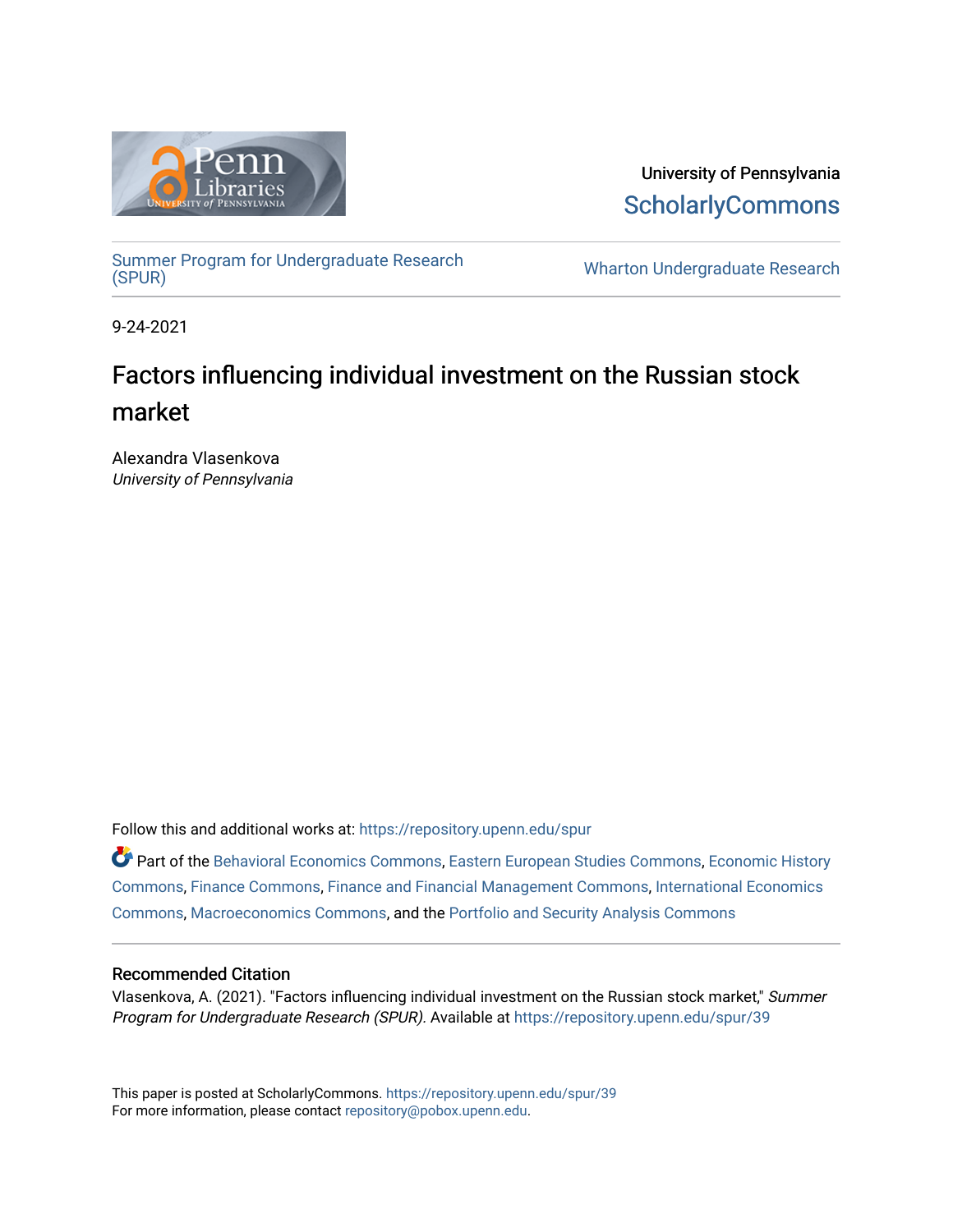#### Factors influencing individual investment on the Russian stock market

#### **Abstract**

# Abstract

CBR also lowered key rates to decrease the spread between the inflation expectations and the real rate. Currently Russian economy is experiencing a historical maximum of the individual investment on the Russian stock market. In this paper we used linear correlation method to see the intensity of the association between economic factors such as market interest rates and profitability of different types of assets and indicators of individual investment activity like number of active broker clients, number of unique active investors in Moscow Stock Exchange and the increase in the amounts in asset management. We also used the horizontal analysis helps to compare historical data such as assets that people invested in over a number of periods. In this paper, it is used to show which types of assets were the most attractive to individuals since 2018 to 2021. We found strong correlations between percentage of active broker clients and key rate adjusted for inflation (-0.91), percentage of active broker clients and real and nominal interest rates on the bank deposits of the 10 largest banks of Russia (-0.84 and -0.89 respectively), absolute value of asset growth of individuals in asset management to key rate and key rate adjusted for inflation (-0.94 and -0.93 respectively), absolute value of asset growth of individuals to real and nominal interest rate of bank deposits in 10 largest banks of Russia (-0.94 and -0.84 respectively), percentage of active broker clients and the amounts of individual investment in bonds (0.92), percentage of active broker clients and complains on the professional market participants (0.87), net purchase of transactions of individuals and yield of government and corporate bonds (-0.81 and -0.9 respectively). Those correlations showed that lower market rates made individuals seek higher returns in riskier assets and pushed them out of the bank deposits to the stock market. This increased investment demand made new investment instruments popular and brought changes to the market infrastructure.

#### Keywords

Investment portfolio, individual investor, Russia, key rates, economic factors, stock market

#### **Disciplines**

Behavioral Economics | Business | Eastern European Studies | Economic History | Finance | Finance and Financial Management | International Economics | Macroeconomics | Portfolio and Security Analysis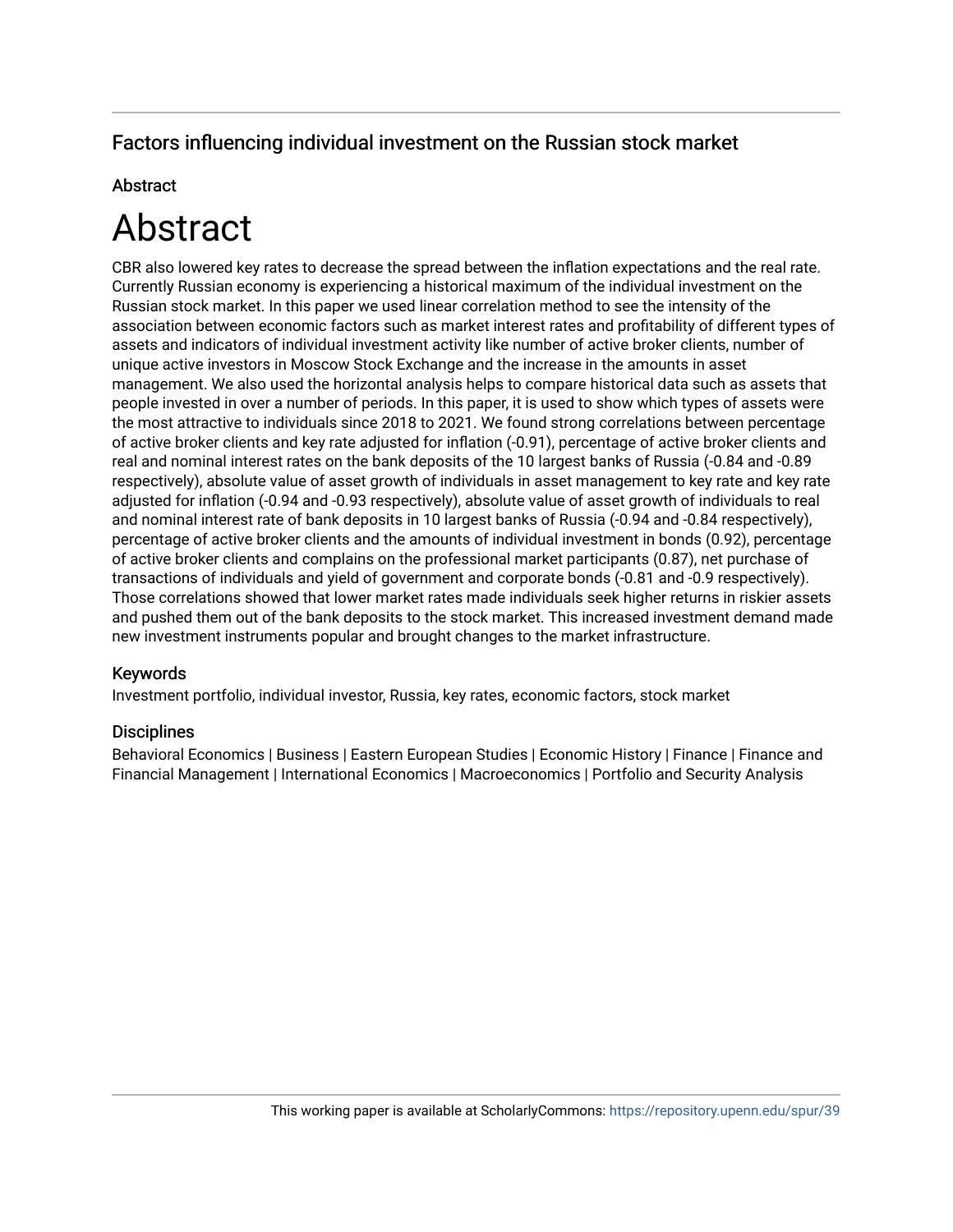Working paper for Wharton Summer Program for Undergraduate Research

# **Factors influencing individual investment on the Russian stock market**

Alexandra Vlasenkova

Faculty advisor: Sylvain Catherine Assistant Professor of Finance

Wharton Business School, University of Pennsylvania September 2021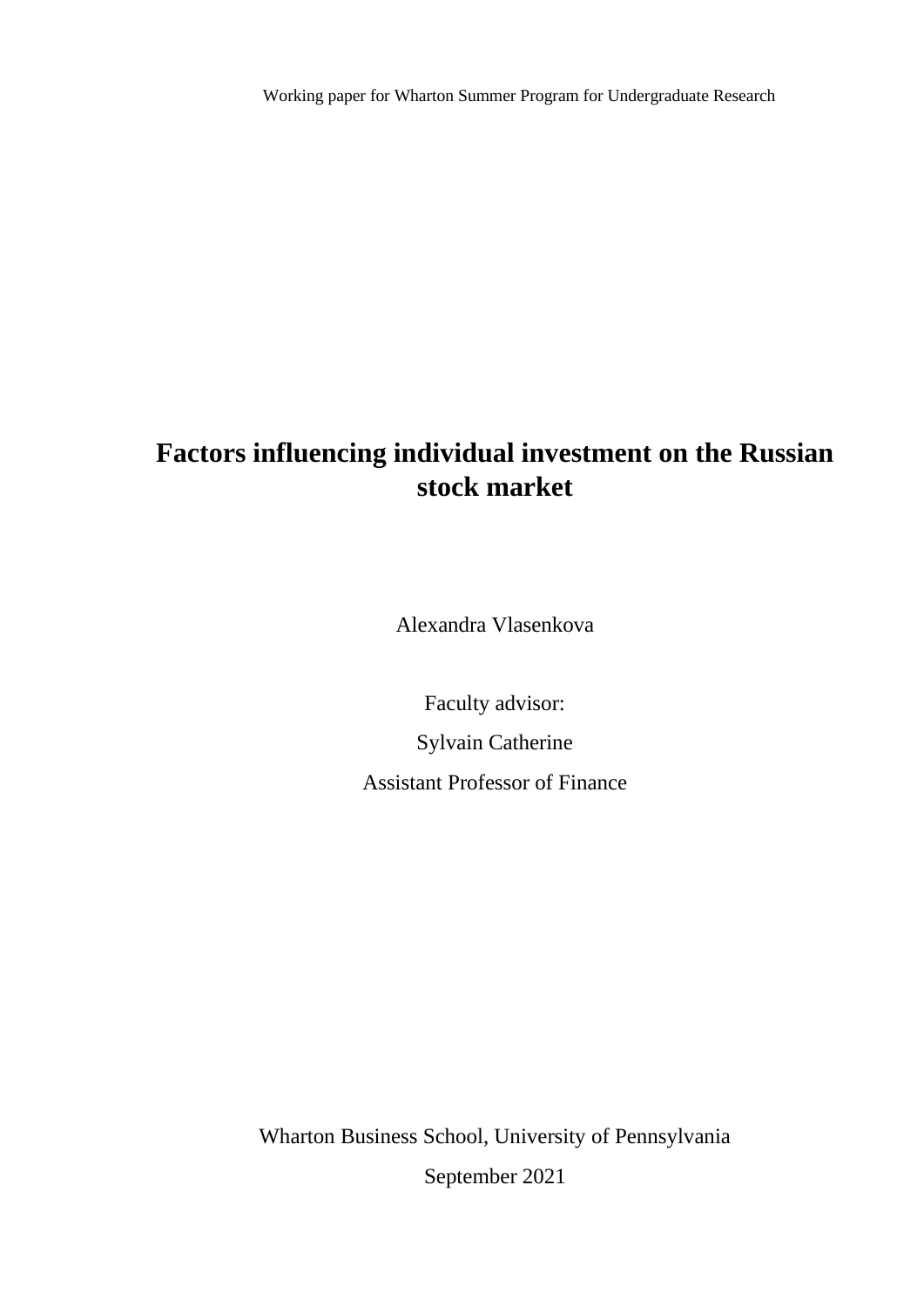## **Abstract**

CBR also lowered key rates to decrease the spread between the inflation expectations and the real rate. Currently Russian economy is experiencing a historical maximum of the individual investment on the Russian stock market. In this paper we used linear correlation method to see the intensity of the association between economic factors such as market interest rates and profitability of different types of assets and indicators of individual investment activity like number of active broker clients, number of unique active investors in Moscow Stock Exchange and the increase in the amounts in asset management. We also used the horizontal analysis helps to compare historical data such as assets that people invested in over a number of periods. In this paper, it is used to show which types of assets were the most attractive to individuals since 2018 to 2021. We found strong correlations between percentage of active broker clients and key rate adjusted for inflation (-0.91), percentage of active broker clients and real and nominal interest rates on the bank deposits of the 10 largest banks of Russia (-0.84 and -0.89 respectively), absolute value of asset growth of individuals in asset management to key rate and key rate adjusted for inflation (-0.94 and -0.93 respectively), absolute value of asset growth of individuals to real and nominal interest rate of bank deposits in 10 largest banks of Russia (- 0.94 and -0.84 respectively), percentage of active broker clients and the amounts of individual investment in bonds (0.92), percentage of active broker clients and complains on the professional market participants (0.87), net purchase of transactions of individuals and yield of government and corporate bonds (-0.81 and -0.9 respectively). Those correlations showed that lower market rates made individuals seek higher returns in riskier assets and pushed them out of the bank deposits to the stock market. This increased investment demand made new investment instruments popular and brought changes to the market infrastructure.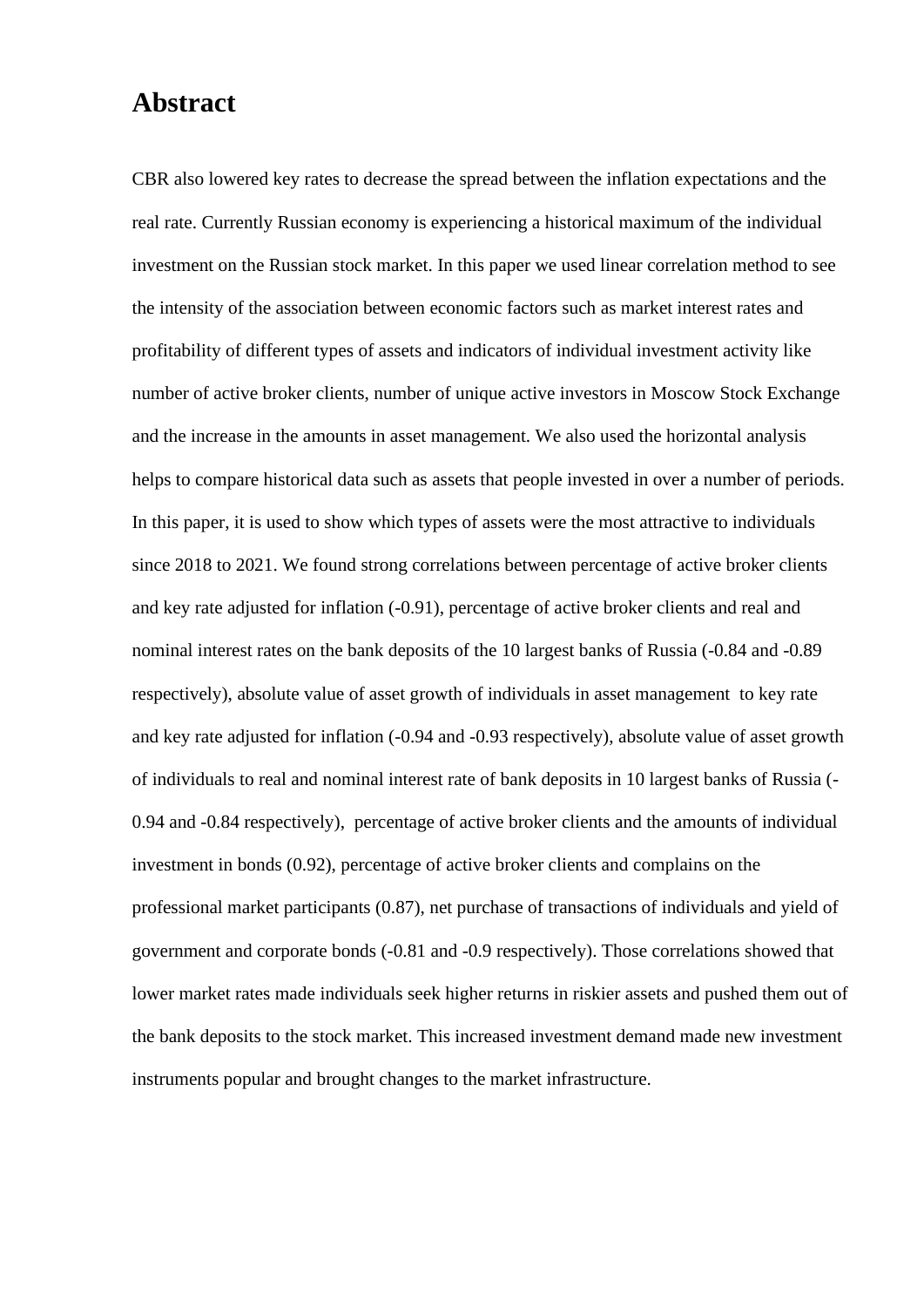## **Introduction**

The importance of the private investor for the Russian economy can hardly be overestimated. The insufficient depth of the Russian financial market limits the possibilities for fully servicing the needs of the economy, including large national borrowers.

In particular, in terms of bank loans to GDP, Russia lags behind many developed countries (59.9% versus 158.7% in OECD countries, 94.8% in the Eurozone in 2020), but it is comparable to some emerging market countries (70.2% in Brazil, 55.3% in India). The indicator of the volume of bonds of non- financial organizations to GDP in Russia is also below the level of the OECD countries (8.1% against 24.4% at the end of 2020), as well as China (30.7%), while close to the value of the indicator in Brazil (7%). Equity capital has not yet become an important source of long-term resources in the Russian economy.

Under these conditions, the Government of the Russian federation and the Central Bank of Russia have been making efforts for a long period of time to increase the involvement of longterm money of the population in the country's economy through the securities market. Meanwhile, a tangible inflow of household funds has been felt only in the last couple of years. The reasons for this were both external and internal factors.

The ultra-soft monetary policy that was pursued in previous years and was strengthened in the context of the 2020-2021 pandemic, as well as large-scale fiscal incentives in most countries during this period, led to a significant increase in the risk appetite of investors (in search of profitability), contributed to the development of the market private investment and caused a significant increase in asset prices in the global financial market. In the future, the gradual withdrawal of support measures may reveal additional problem areas in both the public and private sectors, including those related to the debt burden, especially in emerging markets. This can significantly affect the dynamics and development of world financial markets.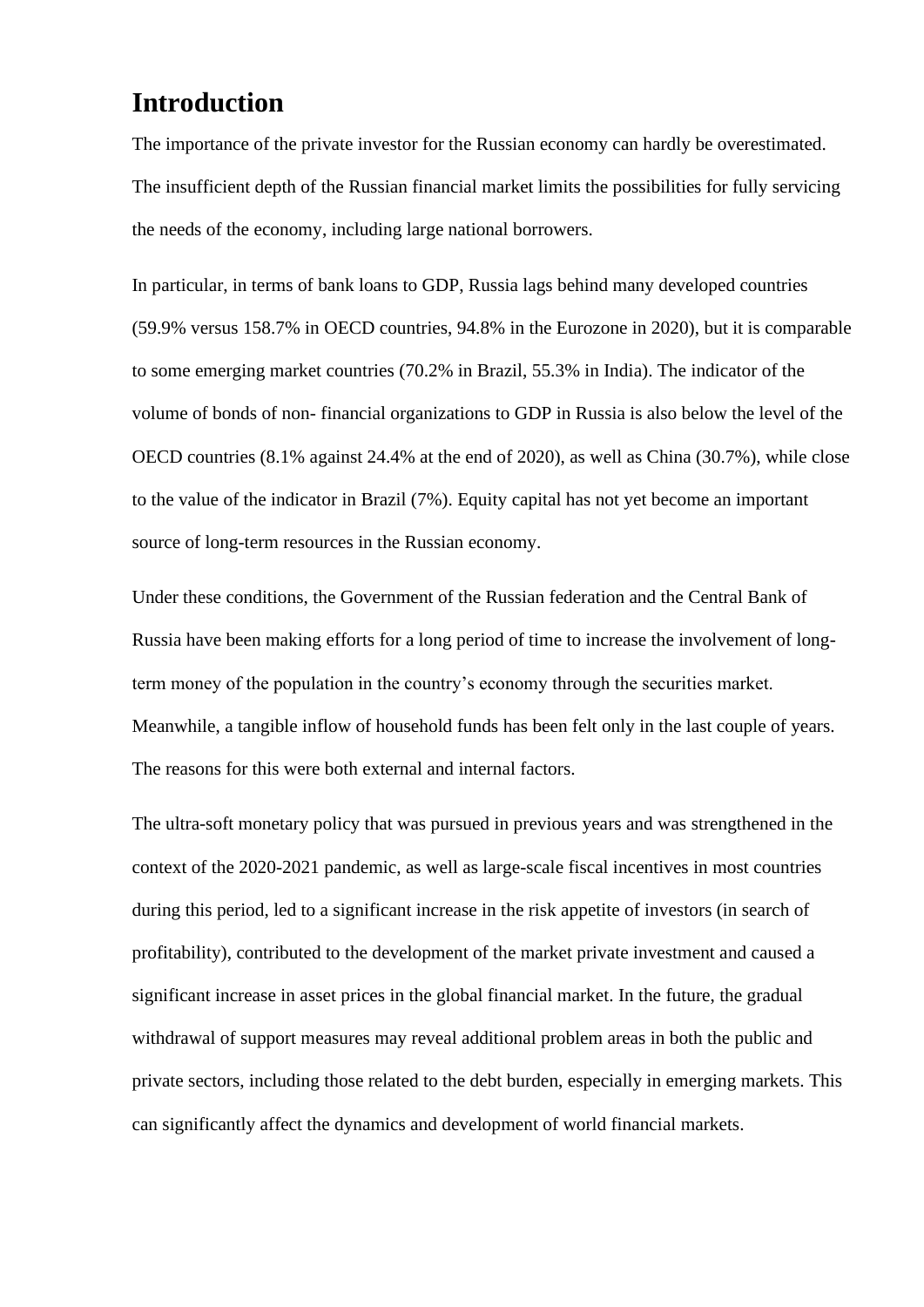A significant increase in private individuals 'investments in securities took place in many countries, but in Russia it was more noticeable due to the relatively low level of citizens' investments in capital market instruments at the beginning of 2019. Citizens' purchases of securities were largely facilitated by a decrease in interest rates on traditional banking products (deposits), an increase in the interest of large banks in expanding the range of financial products and services to clients and obtaining additional income through cross-selling, as well as a simplification of the customer journey, including in terms of digitalization. The measures to support the Government in terms of the development of individual investment accounts also had a significant impact.

In past, Russia has dealt with high economic uncertainty prompted by high inflation rates. High inflation contributed to the challenges in planning and consequently had a negative effect on the production, investment and long-term savings. It was one of the reasons for underinvestment in the Russian economy. Russian economy experienced low economy monetization its slow development. In the beginning of 2014, the Central Bank of Russia (later CBR) started targeting the inflation at 4% to stabilize the Russian economy, support businesses and attract investment on the stock market. CBR also continued to lower key rates to decrease the spread between the inflation expectations and the real rate. In July 2020, the CBR key rate hit the historical minimum of  $4.25\%$ <sup>1</sup>, making saving less attractive than investing.

Currently Russian economy is experiencing a novel situation on the Russian stock market – historical maximum of the individual investment on the Russian stock market. Currently, there are more than 12 million citizen accounts registered on the Moscow Exchange (later MOEX). The active individual investors amounted to 2.4% out of the workforce, which is 9.23 times more than 3 years ago. The amount of the individual investment in the stock market reached 6 billion rubbles and continued growing.

<sup>1</sup>The Bank of Russia cuts the key rate by 25 bp to 4.25% p.a., Central Bank of Russia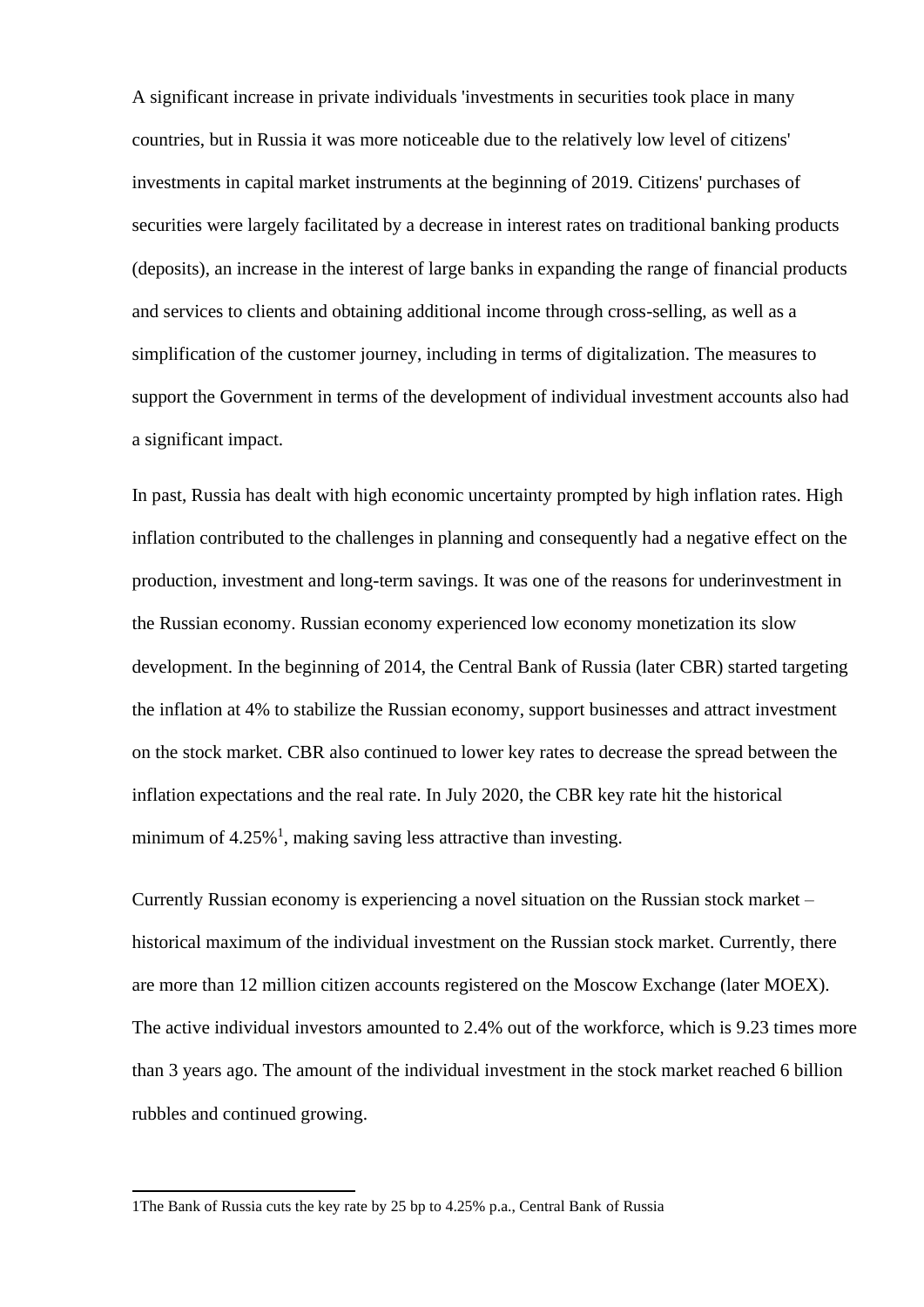This large participation of the individuals on the stock market is unusual for Russia and is a topic of large interest now. This paper is aimed to contribute to the discussion of this phenomenon.

Moreover, individual investors are yet inexperienced and might require protection from economic fraud and financial failure. For the first time the amount of individual investment is large enough that people's decisions can influence the market in Russia. However, people might show irrational behavior patterns and bring unexpected effects on the market; therefore, it is important to keep attention on them and know how to regulate if needed.

As the individual investment only started growing 3 years ago, it is still a very new, developing and relatively unstudied topic for Russia. Therefore, the data specifically on the investment of individuals, their preferences and their influence on the market is very limited and not coherent.

CBR started posting full data with information on private investment included only in 2021. The data includes relevant statistics only since 2018 and it did not highlight private investment separate before. The 2020 report from NAUFOR "Current state of the stock market and the main directions of its development"<sup>2</sup> analyzed investment on the stock market with distinguishing private from corporate investment and identified a significant problem with limited data especially the one dating prior to 2018. Therefore, this research is aimed at continuing the study of the investment in Russia and contributing to the discussion of individuals as investors in Russia.

Meanwhile, the importance of a private investor for the financial market is confirmed by the goals that are listed in the Draft Main Directions for the Development of the Financial Market Placed by the Russian Federation for 2022 and the Period of 2023 and 2024, published on the website of the Central Bank of Russia.

<sup>2</sup> Current state of the stock market and the main directions of its development, NAUFOR, 2020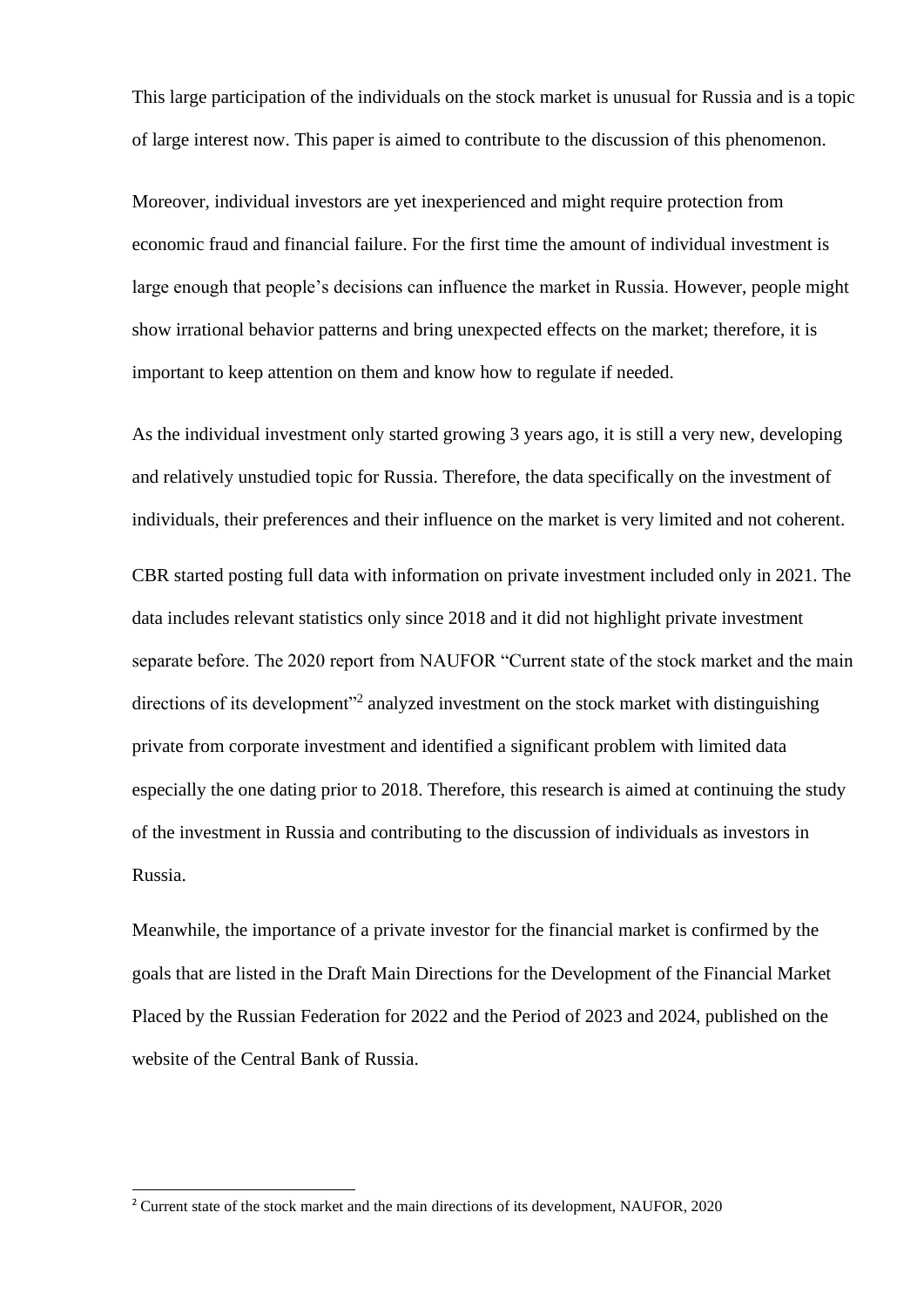In the draft document, the first goal of the medium-term policy for the development of the financial market of the Central Bank sets "Strengthening the confidence of the retail consumer and investor in the financial market by strengthening its security, increasing financial literacy and expanding the availability of financial services.<sup>3</sup> The Bank clarifies that "this goal acquires" its specificity in the context of digitalization of financial and economic relations, which leads to a change in the nature of interaction between suppliers and consumers of financial products and services, a reduction in the customer path and the arrival of mass consumers in segments of the financial market with an increased level of risk, where investment requires special qualifications, as well as attention and time. At the same time, with the introduction of new technologies, the requirements for the level of skills of the consumer of financial services in the use of modern devices and remote channels are increasing, as well as the risks of digital inequality are increasing. Of particular importance are the safety issues of the product offered to the consumer (investor) and the quality of its promotion on the market. At the same time, new types of fraud and unfair practices are emerging, which requires improved methods of countering them. In these conditions, additional adjustment of mechanisms for protecting the rights of retail investors and consumers of financial products and services is required, especially taking into account the use of artificial intelligence and robotization of relations between the consumer and the financial industry (M2M finance), as well as an increase in investment, digital and cyber literacy.

The document draws attention to the fact that the flow of funds from citizens to the capital market can increase the availability of financial resources for companies and become an additional factor in the development of the real sector of the economy. However, in the current environment, such a massive arrival of novice retail investors can in many ways be a challenge, given that most new investors do not understand the specifics of the complex financial instruments they buy and the associated risks, their fundamental difference from bank deposits.

<sup>&</sup>lt;sup>3</sup> Main Direction Financial Market Development Russian Federation, July 2021, Central Bank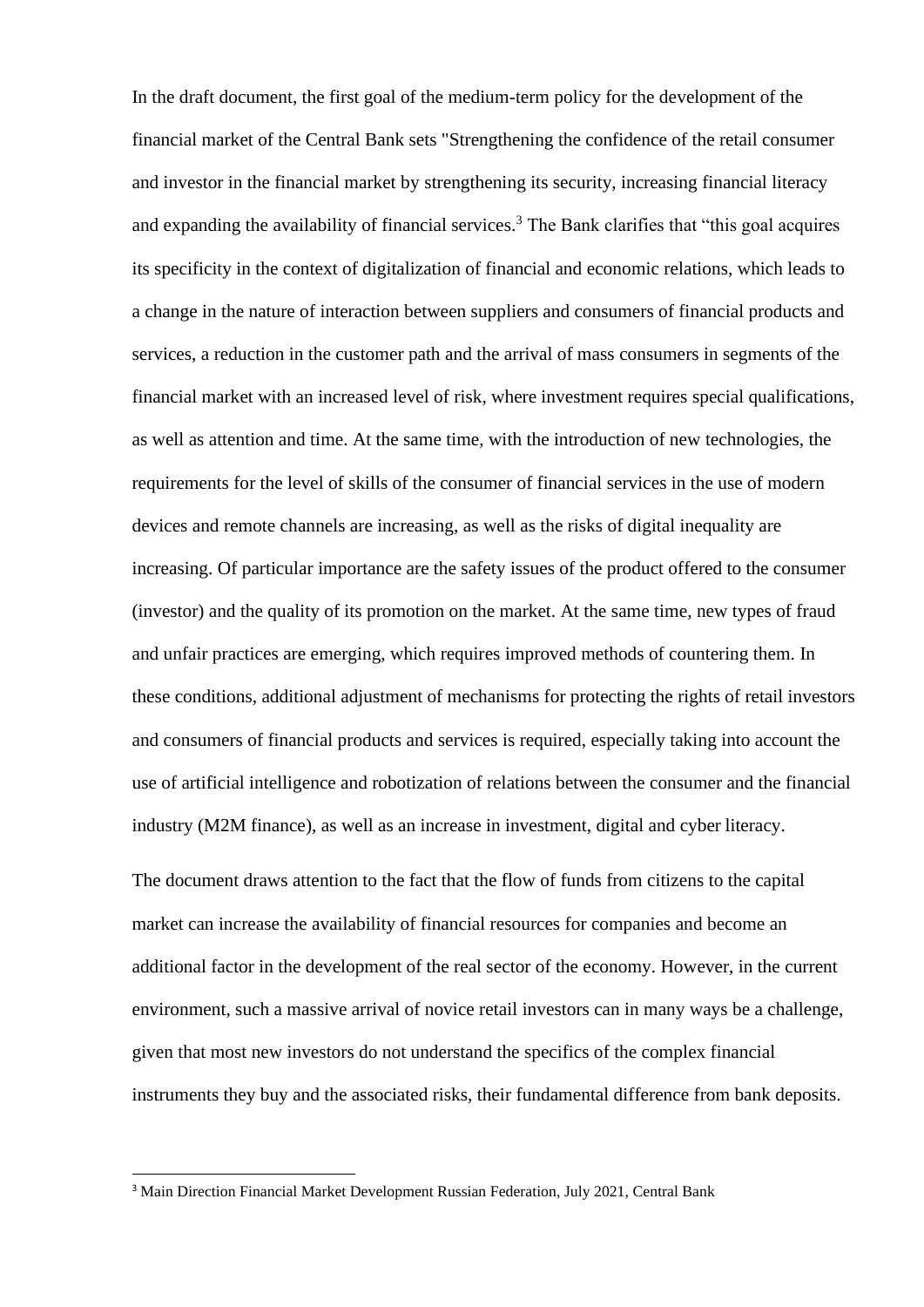The situation is complicated by the not always conscientious behavior of financial intermediaries when selling investment products, who do not fully explain to clients the specifics of instruments, and who use misseling and misprising practices.

A feature of novice investors is the desire to independently try their hand at the securities market. Russian citizens prefer brokerage services over trust management. From the beginning of 2019 to the beginning of June 2021, the number of open brokerage accounts (almost 6 times, up to 14.2 million) and trust accounts (almost 4 times, up to 597 thousand) increased many times. Over the same period, the number of open individual investment accounts increased significantly - more than 6 times, to 3.8 million.

Developed markets like the United States, have seen the boom of individual investment for some time now. Most of the investors there are passive <sup>4</sup>because they have been on the market for a while and have already realized that passive investment is easier and more stable. However, Russian market is a developing one, and individuals have just started investing. 4.5 million shareholders represent passive investors, while 13 million citizens have brokerage accounts in July 2021.<sup>5</sup> There is currently a larger share of active investors than passive ones, because they are still curious to try themselves and want to get the hands-on experience.

Therefore, it is important to study the development of the individual investment on the developing markets as it shows the early stages of the process. Moreover, there are limited studies on the individual investment in the developing countries as they are yet to experience the significance of this phenomenon. They investigate the matter before 2018; however, there's limited information on post-crisis events. This study continues the discussion of the individual investment in developing countries and shows some of stages of the early development of the process. Issues related to individual investment are relevant both for the government of the

<sup>4</sup> *" Passive management now accounts for 45 percent of all assets for U.S. stock-based funds." cited from*  <https://www.cnbc.com/2019/03/19/passive-investing-now-controls-nearly-half-the-us-stock-market.html> <sup>5</sup> <https://econs.online/articles/opinions/rossiyskie-investory-i-zarubezhnye-etf/>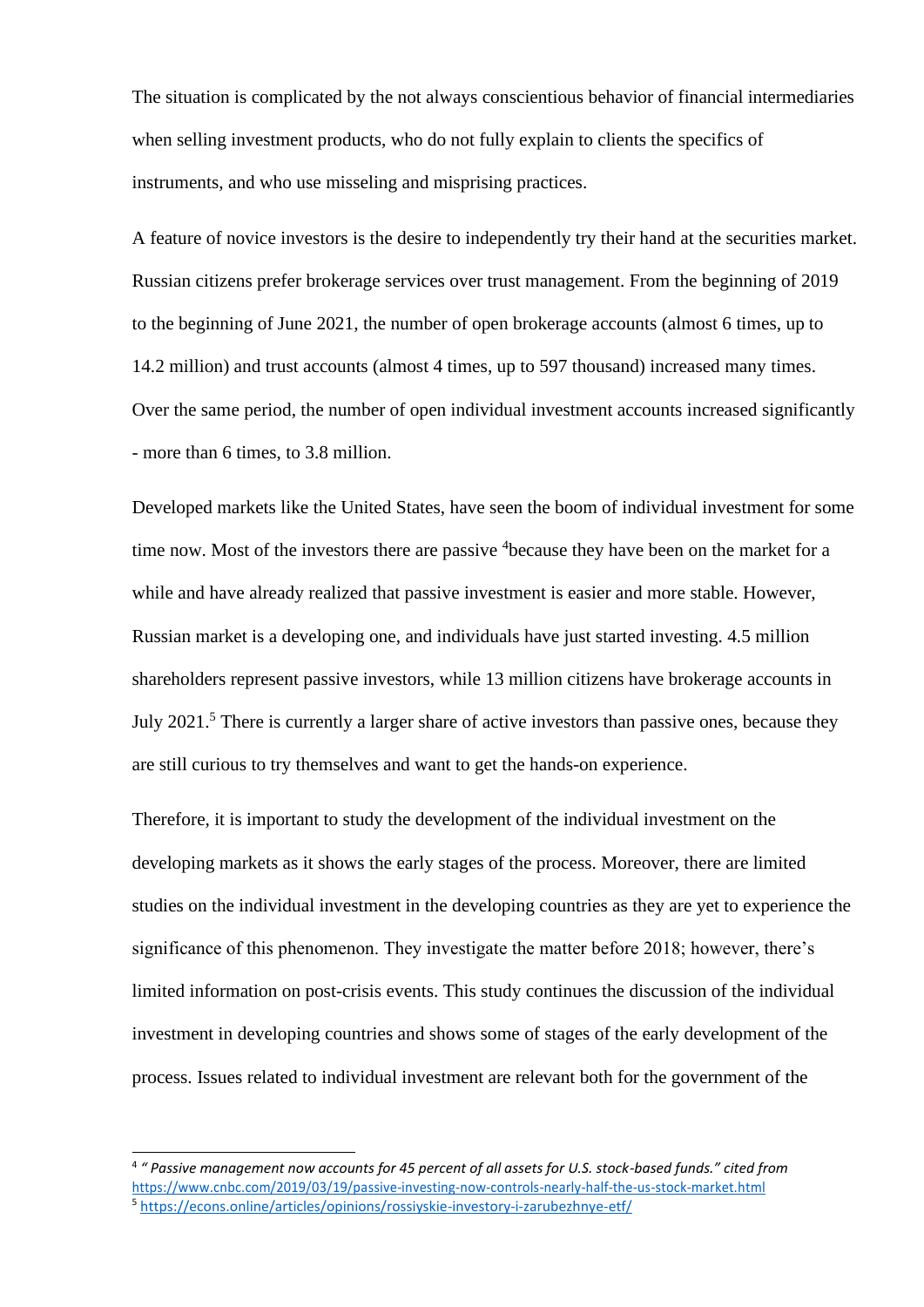country and the Central Bank, and for professional participants in the financial market. Banks and non-financial institutions should take into account the specifics of the behavior of individuals, since individuals influence the prices of securities, in addition, they compete for money from individuals and are also interested in the long-term presence of these investors and their prosperity.

The main goal of this paper is to explore what the factors influencing the presence and the amount of the individual investment on the Russian stock market and what behavior patterns individuals exhibit on the Russian stock market. We intend to find that interest rates, profitability of different types of assets – bank deposits, bonds, and equities – and change in taxation on the bank deposits returns affect the investment preferences of individuals on the stock market in Russia. We see several important implications of such investigation. Understanding the investment preferences of individuals might be useful for the Central Banks of countries with developing markets because that might help them detect the harmful effects and regulate them. It is important to know what risks the individuals might face on the stock market and how to protect them because inexperienced investors are under the financial loss risk, and a negative memory of the failure on the stock market might make them aversive to entering it again.

In our research we focus on linear correlation models between economic factors - market interest rates and profitability of different types of assets - and indicators of individual investment activity: number of active broker clients, number of unique active investors on MOEX, and the increase in the amounts in asset management. To see what investment instruments attract individual investors horizontal analysis of asset portfolios of individual investors was used.

Data used is the statistics from CBR, the World bank, MOEX, and NAUFOR reports.

The structure of the paper is following: Section 2 contains the description of methods used to find factors influencing the individual investment decisions the most as well as characterize data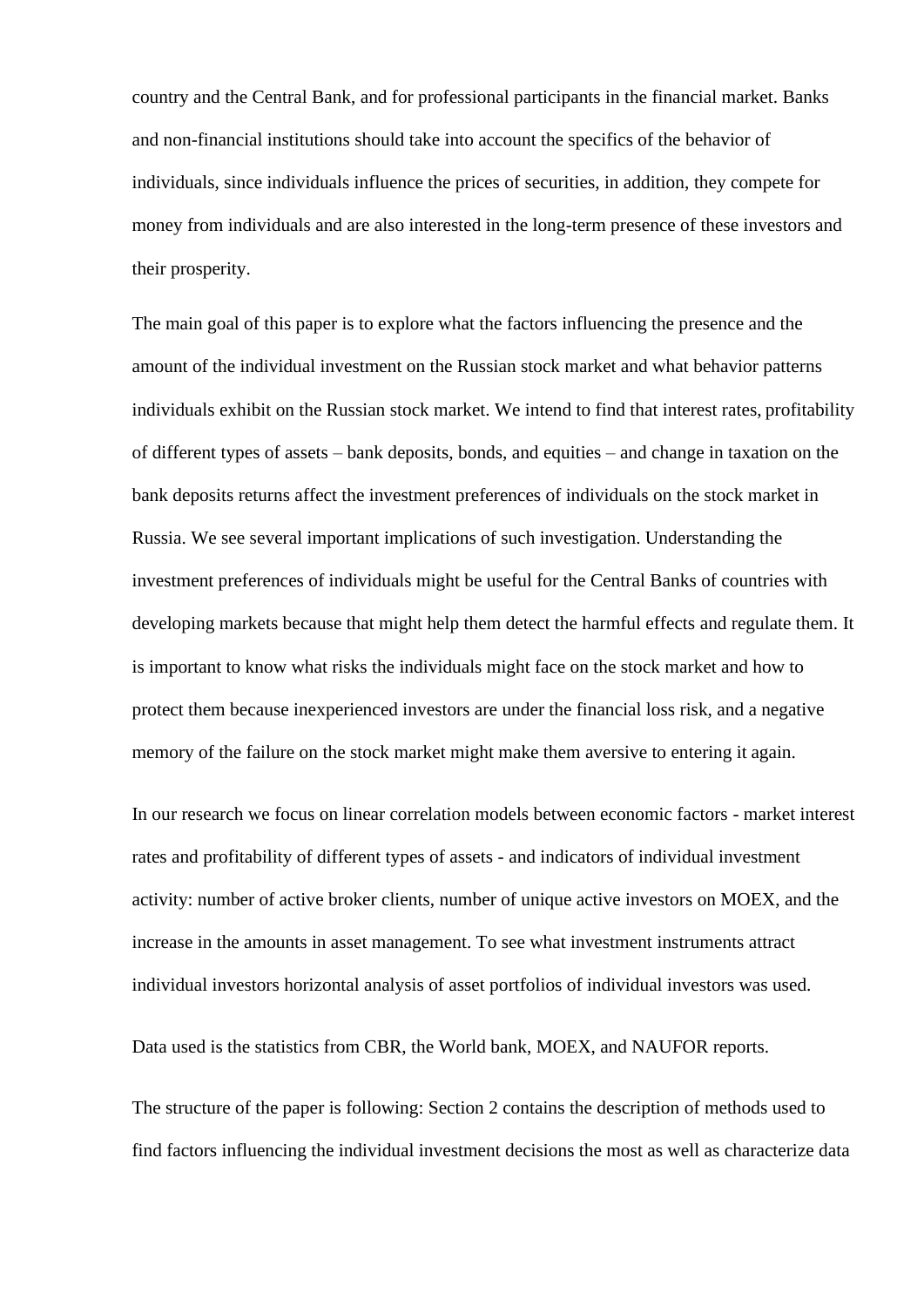and research process. In Section 3, we present results and the discussion. The paper is finished with conclusions and implications.

## **Methods**

Linear correlation method shows the intensity of the association between two variables. The coefficient correlation ranges from -1 to 1 with measures from -1 to 0 showing negative dependence of two variables studied and from 0 to 1 a positive dependence between the two variables. We conducted correlations between economic factors such as market interest rates and profitability of different types of assets and indicators of individual investment activity like number of active broker clients, number of unique active investors in Moscow Stock Exchange and the increase in the amounts in asset management.

The horizontal analysis helps to compare historical data such as assets that people invested in over a number of periods. In this paper, it is used to show which types of assets were the most attractive to individuals since 2018 to 2021.

Due to the rather short presence of the individual investment on the stock market, and therefore, novelty of this phenomenon, data on the individual investment in Russia is rather limited and lacks comprehensive reports especially prior to 2018, when investment of individuals was not as significant.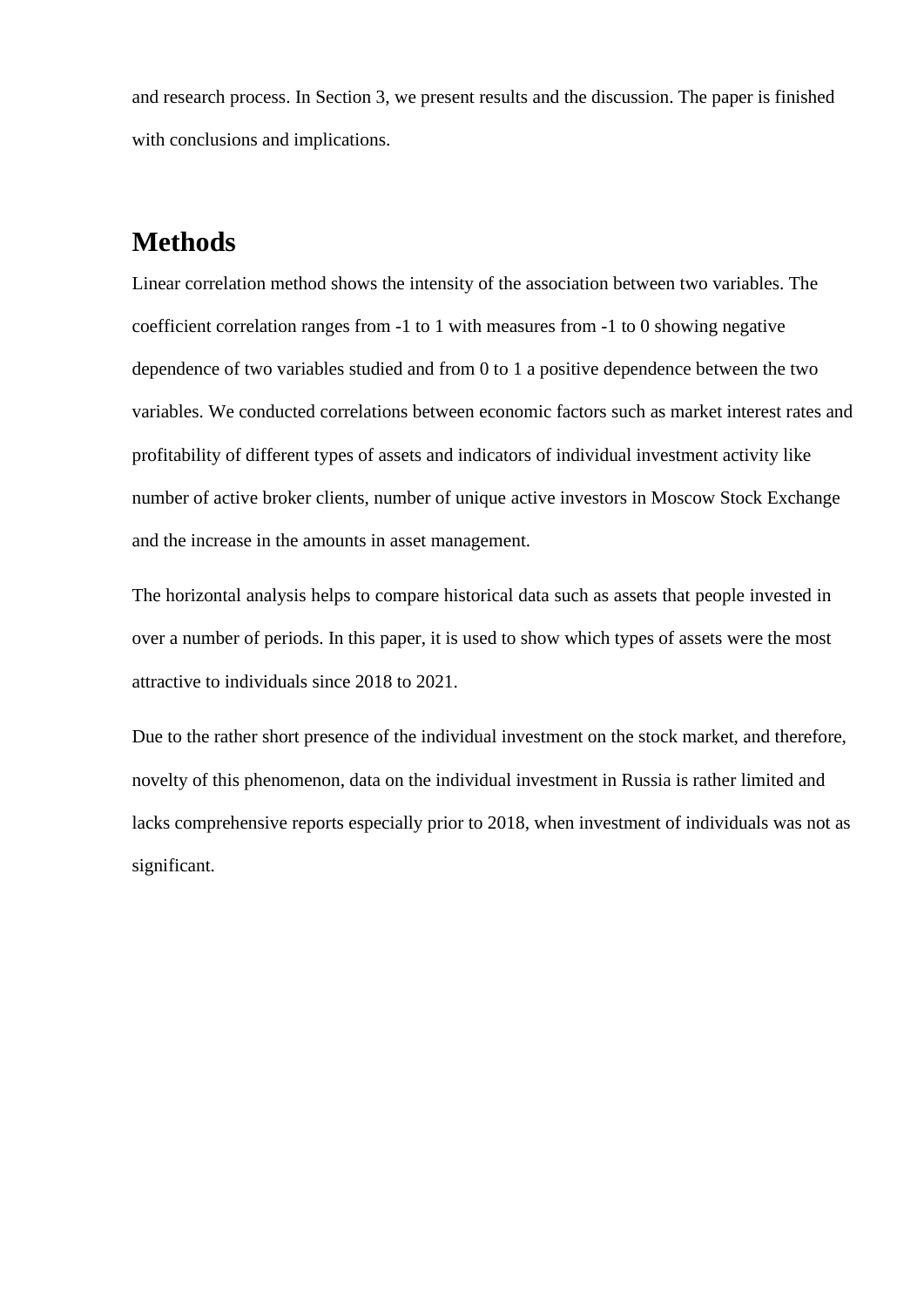#### Table 1. Key economic factors and indicators of activity of individuals

| Date<br><b>Inflation</b>                       | 30.12.2016<br>5,38 | 29.12.2017<br>2,52 | 29.12.2018 | 31.12.2019   | 31.12.2020 | 01.04.2021 |
|------------------------------------------------|--------------------|--------------------|------------|--------------|------------|------------|
|                                                |                    |                    |            |              |            |            |
|                                                |                    |                    | 4,27       | 3,05         | 4,91       | 6,51       |
| <b>Key rate</b>                                | 10,00              | 7,75               | 7,75       | 6,25         | 4,25       | 6,50       |
| Key adjusted for inflation                     | 4,62               | 5,23               | 3,48       | 3,20         | $-0,66$    | $-0.01$    |
|                                                |                    |                    |            |              |            |            |
|                                                |                    |                    |            |              |            |            |
|                                                |                    |                    |            |              |            |            |
| Nominal interest rate on                       |                    |                    |            |              |            |            |
| the deposits of the 10                         |                    |                    |            |              |            |            |
| largest banks in Russia                        |                    |                    |            |              |            |            |
| except for Sberbank                            | 8,28               | 7,11               | 7,01       | 5,66         | 4,30       | 4,62       |
| Real interest rate on the                      |                    |                    |            |              |            |            |
| deposits of the 10 largest                     |                    |                    |            |              |            |            |
| banks in Russia except for                     |                    |                    |            |              |            |            |
| <b>Sberbank</b>                                | 2,90               | 4,59               | 2,74       | 2,61         | $-0,61$    | $-1,89$    |
| Government bonds total                         |                    |                    |            |              |            |            |
| return                                         | 15,00              | 12,80              | 2,10       | 20,00        | 8,50       | $-0,90$    |
| Corporate bonds total                          |                    |                    |            |              |            |            |
| return                                         | 11,00              | 12,30              | 4,40       | 14,30        | 8,30       | $-0,40$    |
| Percentage of the active                       |                    |                    |            |              |            |            |
| clients on the brokerage                       |                    |                    |            |              |            |            |
| accounts                                       | 3,35               | 3,26               | 13,90      | 13,70        | 19,25      | 19,16      |
| Net purchase of                                |                    |                    |            |              |            |            |
| transactions of individuals,                   |                    |                    |            |              |            |            |
| billion rubbles<br><b>Amount of individual</b> |                    |                    |            | 270,52       | 259,83     | 490,74     |
|                                                |                    |                    |            |              |            |            |
| investment in bonds,<br>trillion rubbles       |                    | 320,00             | 712,90     | 1 2 3 6, 6 7 | 1575,39    | 1648,17    |
| Number of complains on                         |                    |                    |            |              |            |            |
| the professional market                        |                    |                    |            |              |            |            |
| participants                                   |                    |                    | 350,00     | 214,00       | 429,00     | 465,00     |
| Number of unique active                        |                    |                    |            |              |            |            |
| investors on MOEX, million                     |                    |                    |            |              |            |            |
| of people                                      | 0,10               | 0,10               | 0,20       | 0,40         | 1,40       | 1,80       |
| Absolute value of asset                        |                    |                    |            |              |            |            |
| growth of individuals,                         |                    |                    |            |              |            |            |
| billion rublles                                | 54,00              | 131,00             | 147,00     | 156,00       | 341,00     |            |

The data on inflation, key rate, nominal interest rate on deposits in 10 largest banks in Russia, active broker clients, net purchase of transaction on the stock exchange of individuals, number of complains on the professional market participants, government bond total return and corporate bond total return were gathered from historical statistics on the CBR website and are presented in the Table 1.

Linear correlation coefficient was calculated for all of the factors to see which ones had the strongest relationship.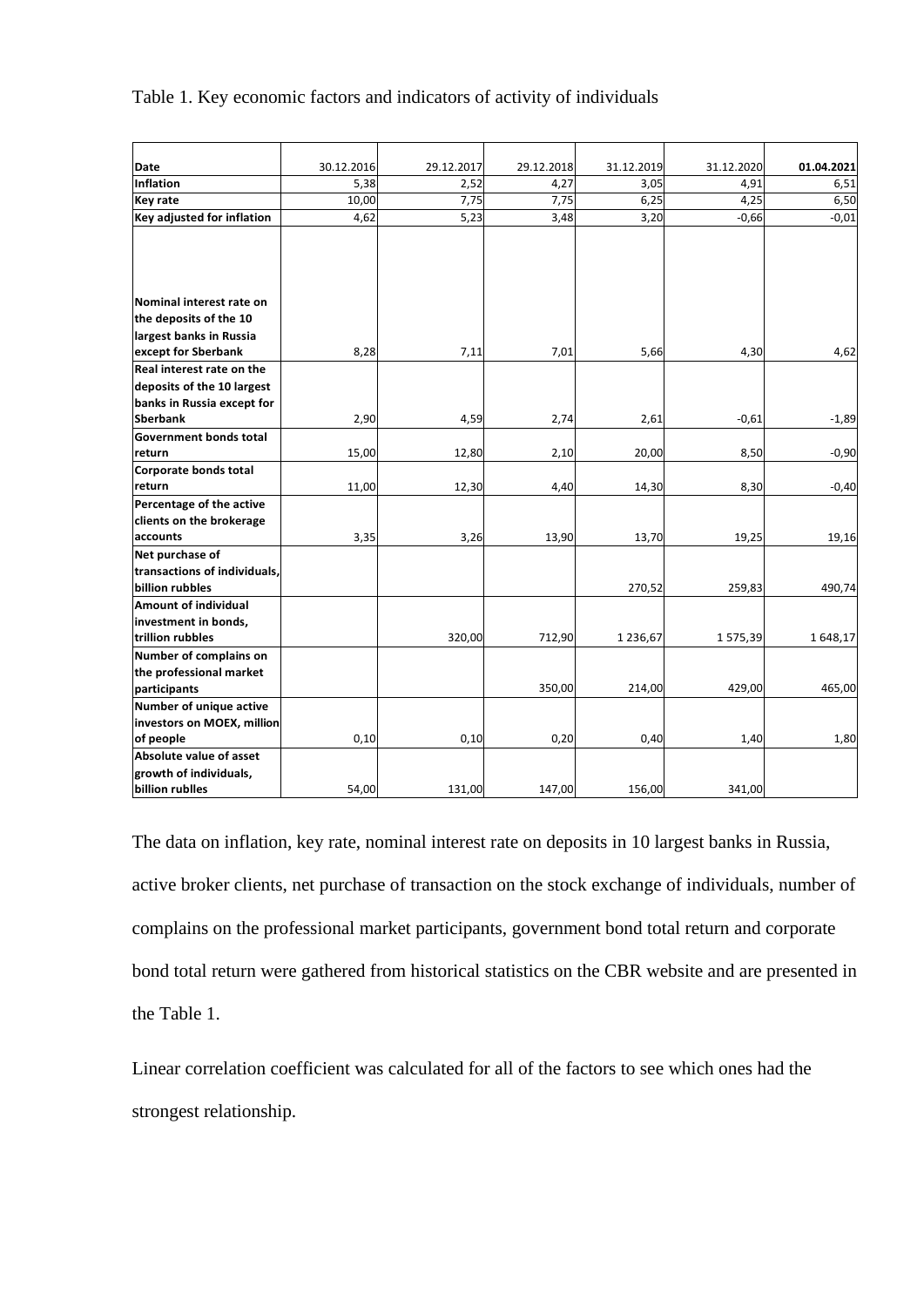## **Results and discussion**

The starting point for our study was computing the correlation coefficient between economic factors and indicators of individual investment activity. Full data on correlation coefficient is presented in Table 2.

Table 2. Correlations coefficients between economic factors and indicators of the activity of

individual investors

| <b>Comparison factors</b>                                                                      | Inflation | <b>Key rate</b> | Key rate<br>adjusted for<br>inflation | Nominal interest rate on<br>deposits in 10 largest<br>banks in Russia | Real interest rate on deposits<br>in 10 largest banks in Russia | Percentage of the<br>active clients on the<br>brokerage accounts | Net purchase of<br>transactions of<br>individuals,<br>billion rubbles | Amount of<br>individual<br>investment in<br>bonds, trillion<br>rubbles | Number of<br>complains on the<br>professional market<br>participants | Governmet<br>bonds total<br>return | Corporate<br>bond total<br>return | Number of unique<br>active investors on<br>MOEX, milion of<br>people | Absolute value of<br>asset growth of<br>individuals, billion<br>of rubbles |
|------------------------------------------------------------------------------------------------|-----------|-----------------|---------------------------------------|-----------------------------------------------------------------------|-----------------------------------------------------------------|------------------------------------------------------------------|-----------------------------------------------------------------------|------------------------------------------------------------------------|----------------------------------------------------------------------|------------------------------------|-----------------------------------|----------------------------------------------------------------------|----------------------------------------------------------------------------|
| Inflation                                                                                      |           | 0,69            | $-0,31$                               | 0,7                                                                   | $-0,5$                                                          | 0,83                                                             | 0,82                                                                  | 0,76                                                                   | 0,94                                                                 | $-0,6$                             | $-0,7$                            | $-0,1$                                                               | 0,1                                                                        |
| <b>Key rate</b>                                                                                | 0,69      |                 | 0,48                                  | 0,98                                                                  | 0,15                                                            | $-0,81$                                                          | 0,62                                                                  | $-0,78$                                                                | $-0,26$                                                              | 0,18                               | 0,15                              | $-0,5$                                                               | $-0,94$                                                                    |
| Key rate adjusted for<br>inflation                                                             | $-0,31$   | 0,48            |                                       | 0,38                                                                  | 0,94                                                            | $-0,91$                                                          | $-0,32$                                                               | $-0,93$                                                                | $-0,81$                                                              | 0,52                               | 0,58                              | $-0,5$                                                               | $-0,94$                                                                    |
| Nominal interest rate<br>on deposits in 10<br>largest banks in Russia<br>Real interest rate on | 0,73      | 0,98            | 0,38                                  |                                                                       | 0, 16                                                           | $-0,89$                                                          | $-0,25$                                                               | $-0,96$                                                                | $-0,52$                                                              | 0,34                               | 0,39                              | $-0,6$                                                               | $-0,94$                                                                    |
| deposits in 10 largest<br>banks in Russia                                                      | $-0,56$   | 0,15            | 0, 94                                 | 0,16                                                                  |                                                                 | $-0,80$                                                          | $-0,69$                                                               | $-0,87$                                                                | $-0,85$                                                              | 0,59                               | 0,71                              | $-0,5i$                                                              | $-0,80$                                                                    |
| Percentage of the active<br>clients on the<br>brokerage accounts                               | 0,83      | $-0,81$         | $-0,91$                               | $-0,89$                                                               | $-0,84$                                                         |                                                                  | 0,45                                                                  |                                                                        | 0,87                                                                 | $-0,54$                            | $-0,59$                           | 0,8                                                                  | 0,8                                                                        |
| Net purchase of<br>transactions of<br>individuals, billion<br>rubbles                          | 0,82      | 0,62            | $-0,32$                               | $-0,25$                                                               | $-0,69$                                                         | 0,45                                                             |                                                                       | 1,00                                                                   | 0,58                                                                 | $-0,81$                            | $-0,90$                           | 0,69                                                                 | $-1,00$                                                                    |
| <b>Amount of individual</b><br>investment in bonds,<br>trillion rublles                        | 0,76      | $-0,78$         | $-0,93$                               | $-0,96$                                                               | $-0,8$                                                          | 0,9                                                              | 1,00                                                                  |                                                                        | 0,50                                                                 | $-0,02$                            | $-0,1!$                           | 0,8                                                                  | 0,80                                                                       |
| <b>Number of complains</b><br>on the professional<br>market participants                       | 0,94      | $-0,26$         | $-0,81$                               | $-0,52$                                                               | $-0,85$                                                         | 0,87                                                             | 0,58                                                                  | 0,50                                                                   |                                                                      | $-0,8$                             | $-0,85$                           | 0,81                                                                 | ложь                                                                       |
| Governmet bonds total<br>return                                                                | $-0,62$   | 0,18            | 0,52                                  | 0,34                                                                  | 0,59                                                            | $-0,54$                                                          | $-0,81$                                                               | $-0,02$                                                                | $-0,84$                                                              |                                    | 0,97                              | $-0,5$                                                               | $-0,30$                                                                    |
| Corporate bonds total                                                                          | $-0,76$   | 0,15            | 0,58                                  | 0,39                                                                  | 0,71                                                            | $-0,59$                                                          | $-0,90$                                                               | $-0,15$                                                                | $-0,83$                                                              | 0,97                               |                                   | $-0,66$                                                              | $-0,26$                                                                    |
| return<br>Number of unique                                                                     |           |                 |                                       |                                                                       |                                                                 |                                                                  |                                                                       |                                                                        |                                                                      |                                    |                                   |                                                                      |                                                                            |
| active investors on<br>MOEX, million of people                                                 | $-0,16$   | $-0,57$         | $-0,57$                               | $-0,6$                                                                | $-0,58$                                                         | 0,82                                                             | 0,69                                                                  | 0,89                                                                   | 0,81                                                                 | $-0,57$                            | $-0,66$                           |                                                                      | 0,96                                                                       |
| Absolute value of asset<br>growth of individuals,<br>billion rubbles                           | 0,12      | $-0,94$         | $-0,94$                               | $-0,94$                                                               | $-0,84$                                                         | 0,83                                                             | $-1,00$                                                               | 0,80                                                                   | 0,75                                                                 | $-0,30$                            | $-0,20$                           | 0,96                                                                 |                                                                            |
|                                                                                                |           |                 |                                       |                                                                       |                                                                 |                                                                  |                                                                       |                                                                        |                                                                      |                                    |                                   |                                                                      |                                                                            |

When analyzing the obtained results, it is worth noting the largest in absolute value correlation coefficients (above 0.7 and below -0.7), as they indicate the stronger dependence of variables. This statistical method showed strong negative correlations between the percentage of active broker clients and key rate adjusted for inflation (-0.91) and an absolute value of asset growth of individuals in asset management to key rate and key rate adjusted for inflation (-0.94 and -0.93 respectively.) It is important to observe that both active, whose change in investment interest is reflected in the increase in the percentage of active broker clients, and passive, whose investment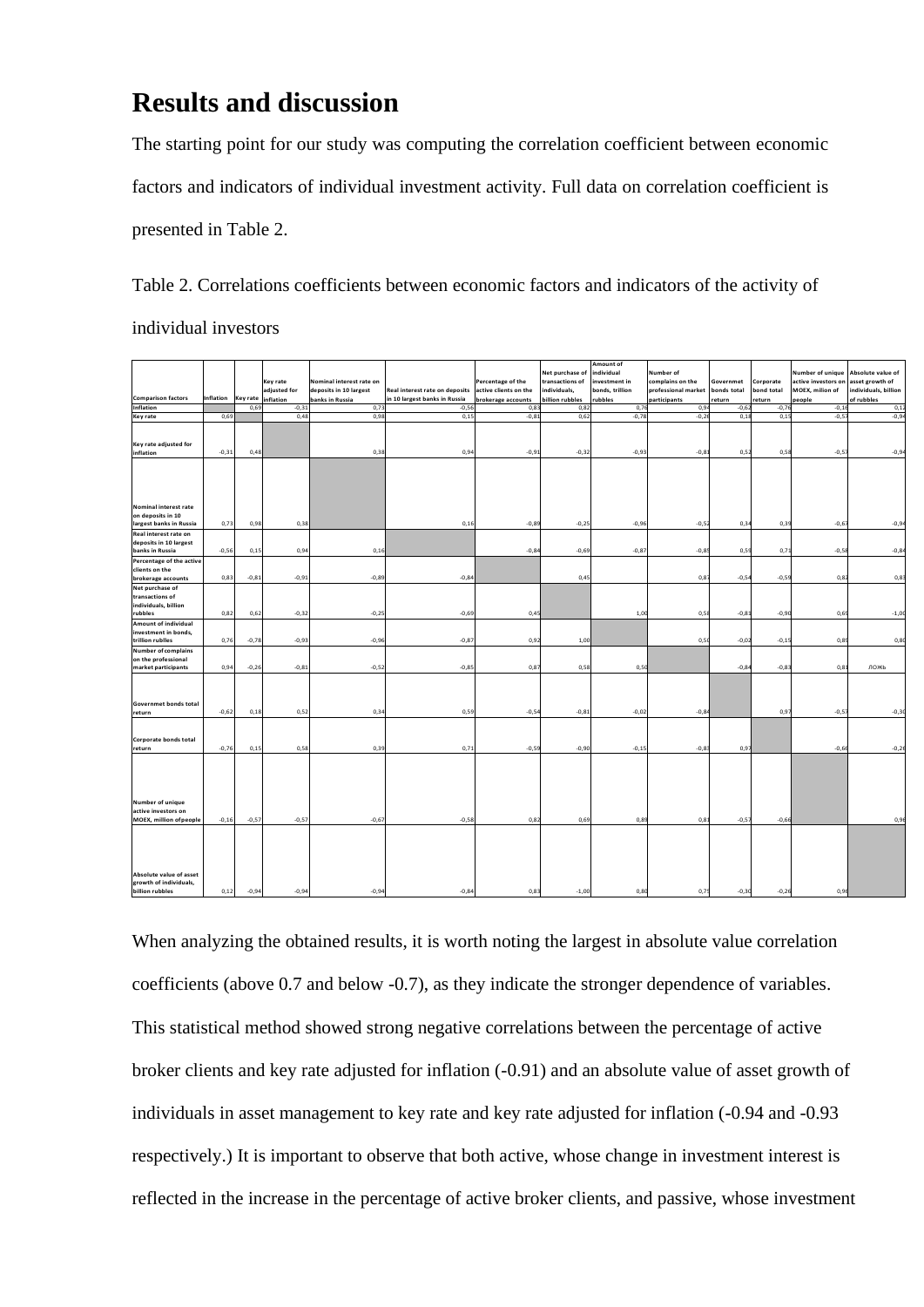interest is reflected by the increase in the absolute value of asset growth of individuals in asset management, individual investors on the stock market increase their interest in investing as the key rate or the key rate adjusted to the inflation decreases. This is demonstrated in the Figures 1 and 2.





Figure 2. Factors influencing absolute value change of the asset growth of individuals



Strong negative correlation between the key rates and two of the indicators of the individual investment activity highlights that both active and passive investors are drawn to invest more as the key rates decrease. Moreover, there are also high negative correlations between the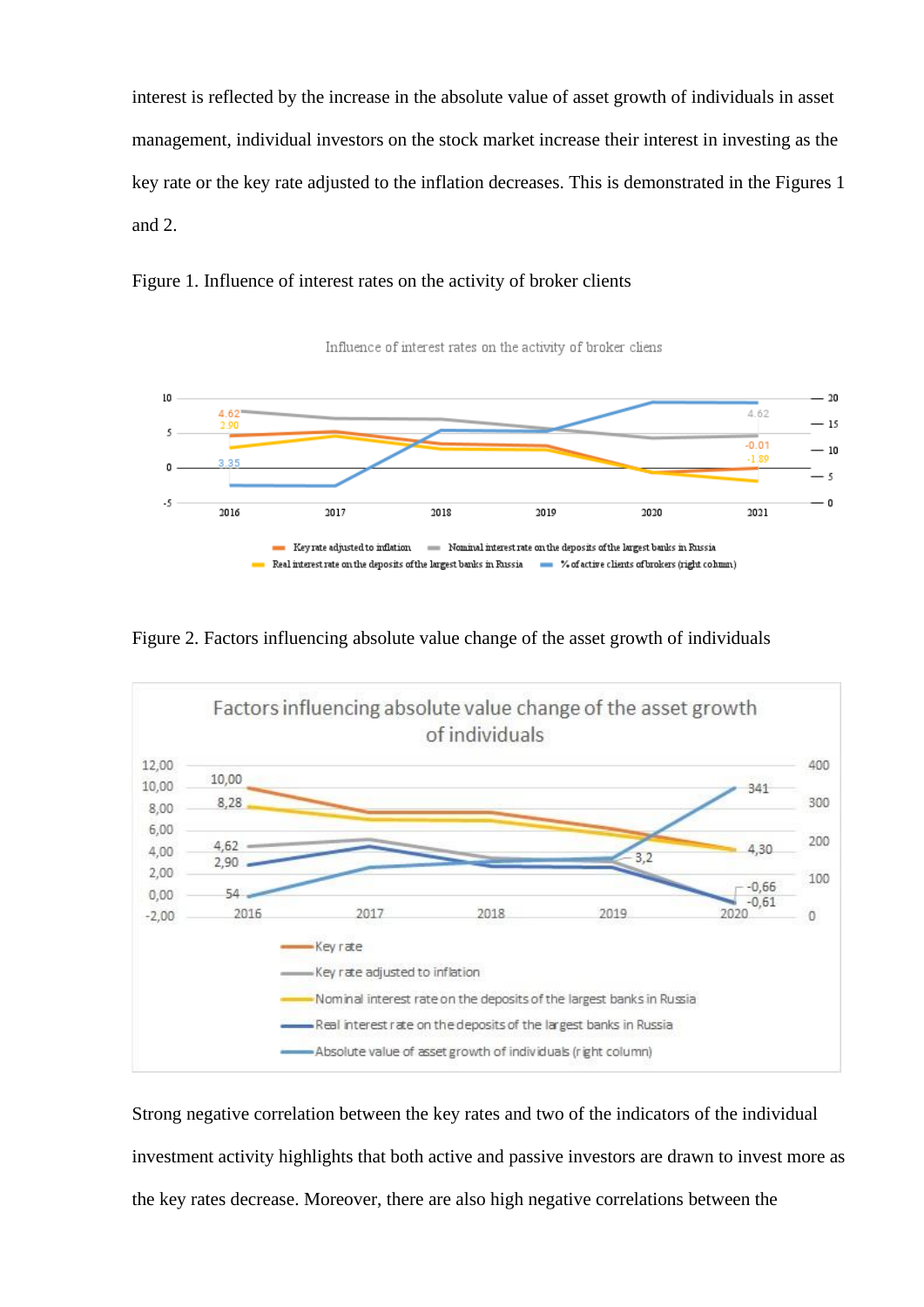percentage of active broker clients and real and nominal interest rates on the bank deposits of the 10 largest banks of Russia (-0.84 and -0.89 respectively) and an absolute value of asset growth of individuals to real and nominal interest rate of bank deposits in 10 largest banks of Russia (-0.94 and -0.84 respectively). These correlations show that both active and passive investors are inclined to enter and invest more on the stock market when the bank deposits rates become less appealing. Key rates and bank deposit rates have similar downward trajectory because the CBR as a megaregulator in Russia conducts its monetary policy through influencing the key rate at which it lends money to banks in Russia. Therefore, as the CBR lowers the key rate, bank deposits rates decrease as well. However, both of the rates have strong negative correlation with the indicators of investment activity. This might be true because individuals are seeking higher return rates.

Linear correlation method showed a strong positive relationship between percentage of active broker clients and the amounts of individual investment in bonds (0.92). It indicates that when individuals start investing on the stock market, they start with the bonds market first.

As the bank deposit rates drop, people are pushed out on the stock market, where asset yield is higher and might bring individuals more profit that regular bank deposit. Thus, key rate appears to be a powerful tool to influence the amounts of individual investment on the Russian stock market.

Moreover, in January 2021 new regulation on the taxation of the interest income from the bank deposits was introduced<sup>6</sup>. Previously only deposit holders whose savings rate was higher than the refinancing rate had to pay the tax on the interest income. For Russian Federation residents the tax rate was 35% and for non-residents 30%. However, in practice most of the savings rates were lower than the refinancing rate; therefore, most of the holders did not pay the tax.

<sup>6</sup> Taxation of interest on bank deposits in Russia and income from debt securities, Ernst&Young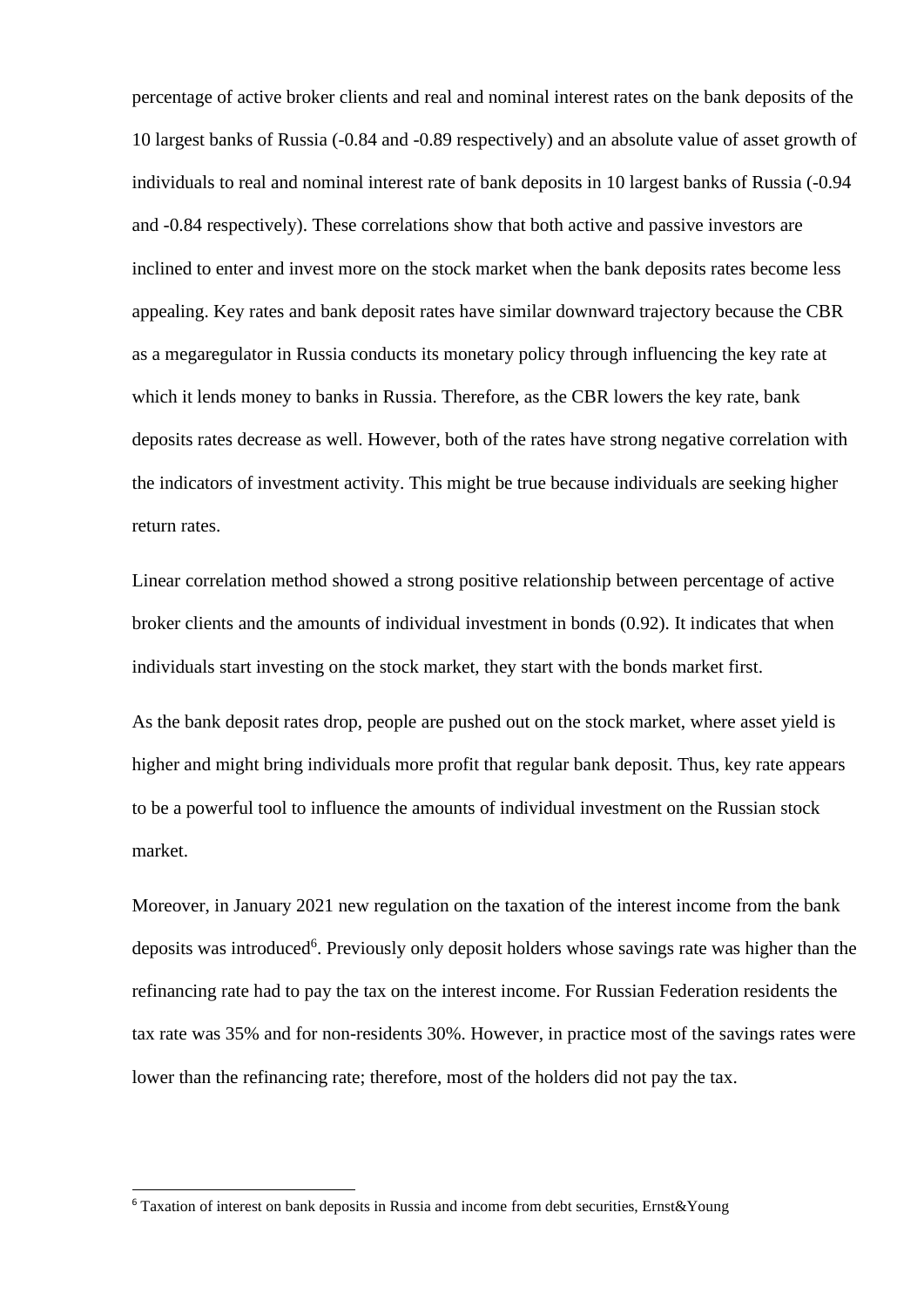The new regulation applies tax of 13% on the amount exceeding the stated limit, which is calculated according to the CBR key rate. On the January 2021 the limit was 42 500 rubles. (The current key rate, 4.25%, multiplied by 1 million.)<sup>7</sup> As a result of these regulations, investing in bonds becomes more attractive to the individuals. The taxation regulations for bonds have also changed. As of January 1, 2021 investors in OFZ (government bonds), municipal bonds and corporate bonds have to pay 13% (for Russian Federation residents) and 30% (for non-residents) taxation on the coupon. Because bonds have higher profitability compared to bank deposits, similar risk (in case for OFZ), and similar taxation rate, individuals started shifting from bank deposits to bonds. The share of individuals in corporate bond placements, excluding short bonds and large non-market issues, amounted to 18.1% in 2020 against 12.7% in 2019, and in the secondary corporate bond market, the share of private investors increased to 12.5% in 2020 versus 10.6% in 2019. The total number of retail investors who completed bond transactions over the year increased to 817 thousand, which is twice as much as in 2019.Lower interest rates, stable inflation, and new regulations prompted increased interest in the stock market investment from individuals, which was unusual for the Russian stock market.

<sup>7</sup>What you need to know about taxes on deposits in 2021, Reifessein Bank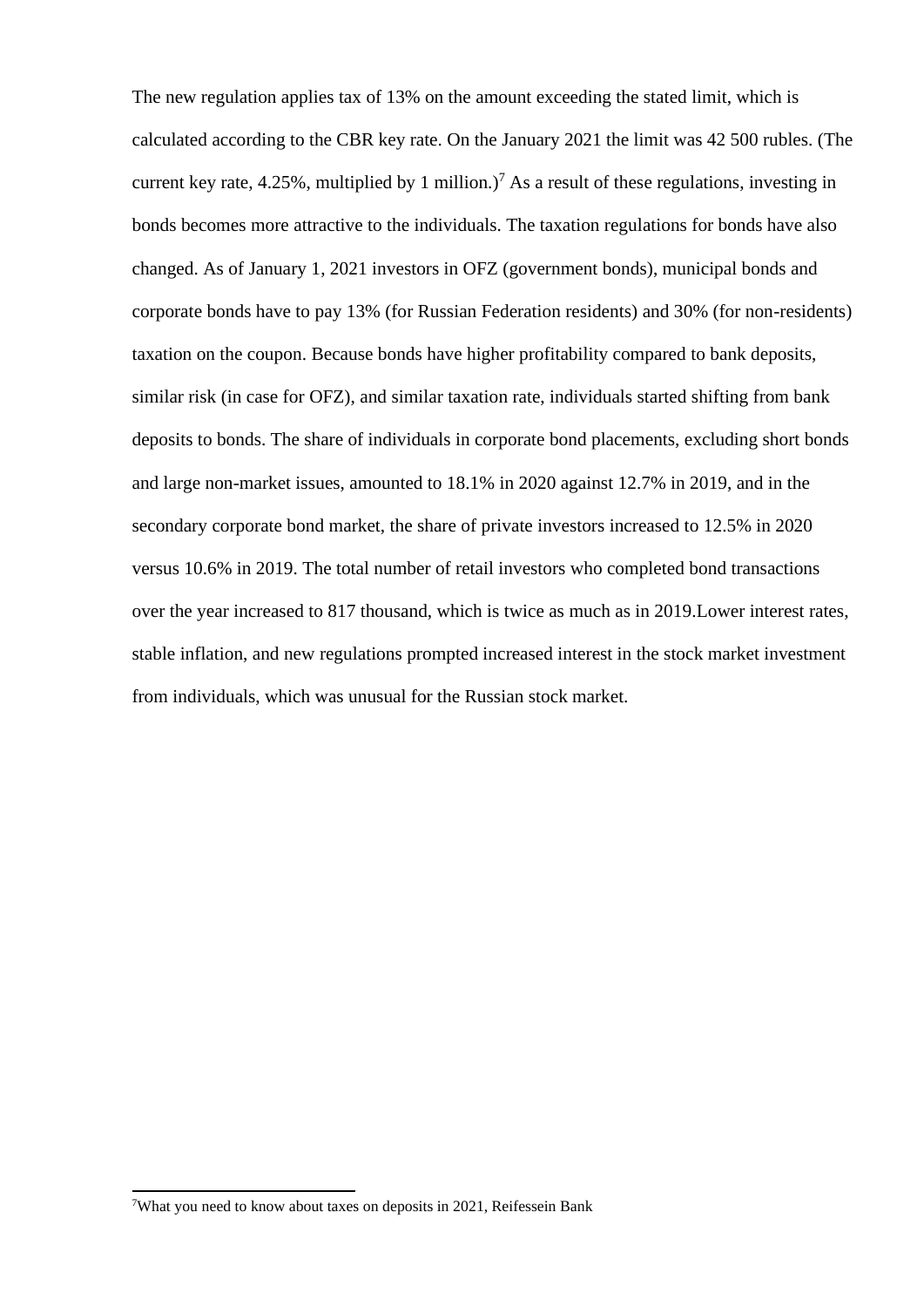

Figure 3. The change in share of active individual investors on the Moscow Stock Exchange

The share of active individual investors on the Russian stock market almost doubled from 8.3% in 2014 to 16.3% in 2021. In May 2021 more than 1.8 million. People made transactions on the stock exchange, compared to 580.3 thousand people in May last year<sup>8</sup>.

The total trading volume on the stock market in 2020 amounted to 54.5 trillion rubles, which is 34% higher than the level of 2019. The trading volume on the stock market increased by 93%, to 23.9 trillion rubles, reaching a record value in the entire history of exchange trading. In the bond market, the total trading volume increased to 30.6 trillion rubles, which is 8.5% more than in 2019.

The increase in the trading volume on the stock market was primarily driven by the record inflow of private investors, the extension of the trading time due to the introduction of the evening trading session, as well as a significant increase in the number of traded instruments, including foreign shares.

<sup>8</sup>Private investors have opened over four million IIS on the Moscow Exchange, Moscow Exchange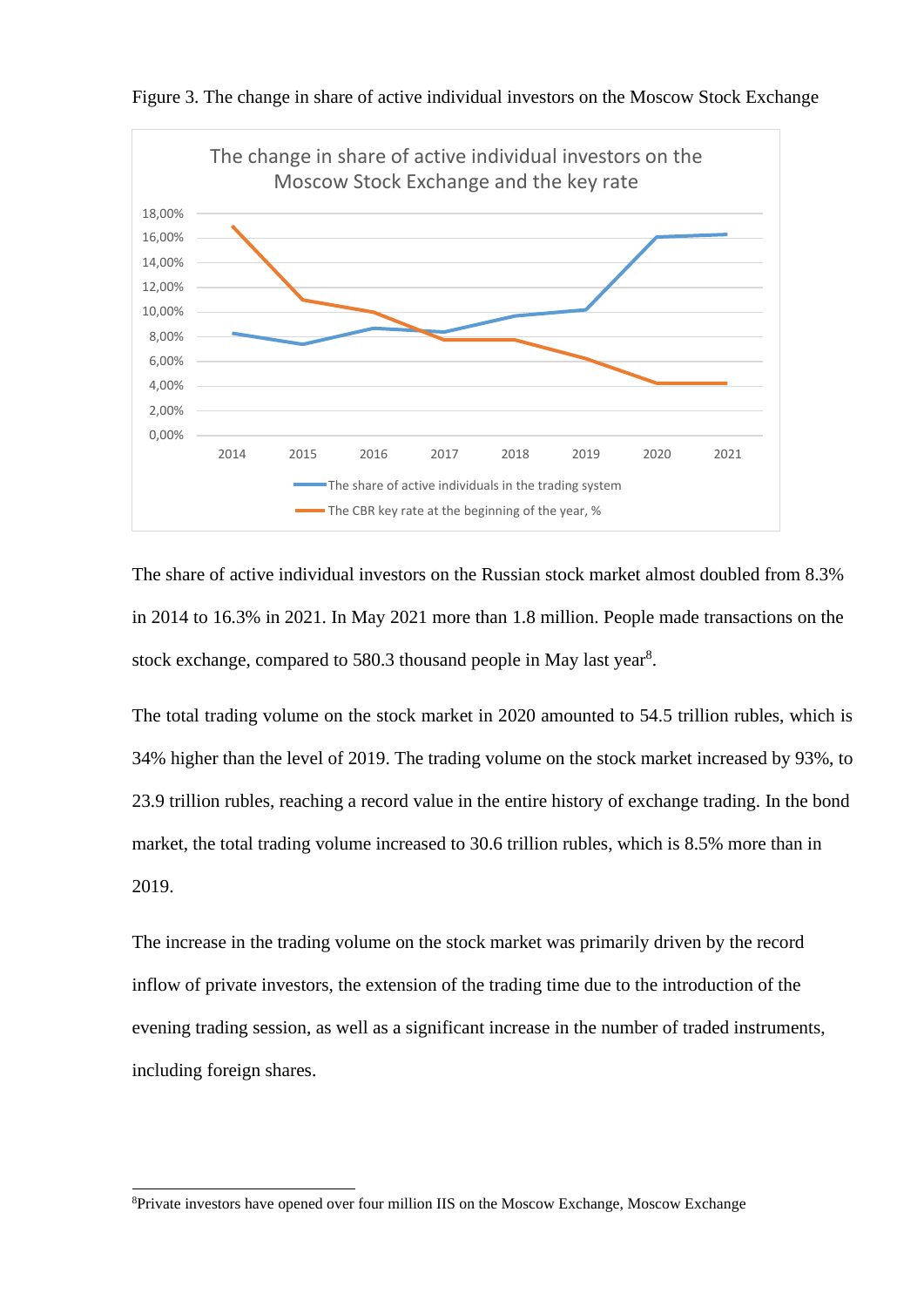The number of individuals with brokerage accounts on the Moscow Exchange in 2020 increased by almost 5 million and reached a record 8.8 million. The number of individual investment accounts opened also doubled, reaching 3.45 million by the end of the year.

Individuals increased their share in trading to 41% of all transactions in the stock market, up from 34% in 2019. Private investors are the main participants in the evening trading session, accounting for 69% of the total trading volume.

The activity of private investors is growing at a high rate. In 2020, 2.3 million clients concluded transactions on the stock market, more than 200 thousand investors made daily transactions, which is three times more than in 2019.

According to the Moscow Stock Exchange, at the end of the first half of 2021, individuals have invested 426.9 billion rubbles in bonds, which is 69.2% from total investment in 2020. Moreover, the share of investment into rubble bonds doubled, increasing from 7% in 2020 to 14% in 2021. Investment from Individuals makes 4.1% from the total investment in government bonds (OFZ) in the first half of 2021. Corporate bonds comprise the maximum share of investment from individuals (77.66% or 153.8 billion rubbles). Individuals have acquired 31.0% from the total value of corporate bonds issued in the first half of 2021 and 1.1% from the total value of issued sub-federal bonds.

| <b>Billion rubbles</b> | 2020 |         |       | 1Q 2021 | 20 20 21 |         |  |
|------------------------|------|---------|-------|---------|----------|---------|--|
| Bonds, total           | 617  | 100.00% | 198   | 100.00% | 228.9    | 100.00% |  |
| Corporate              | 546  | 88.50%  | 153.8 | 77.66%  | 187.8    | 82.04%  |  |
| Government             | 40.1 | 6.50%   | 34.6  | 17.47%  | 32.2     | 14.08%  |  |
| Regional               | 6.2  | 1.00%   | 0.2   | 0.08%   | 1.2      | 0.52%   |  |
| Eurobonds              | 24.7 | 4.00%   |       | 4.55%   | 7.7      | 3.36%   |  |

Table 3. Investment of the individuals in bonds on the Moscow Stock Exchange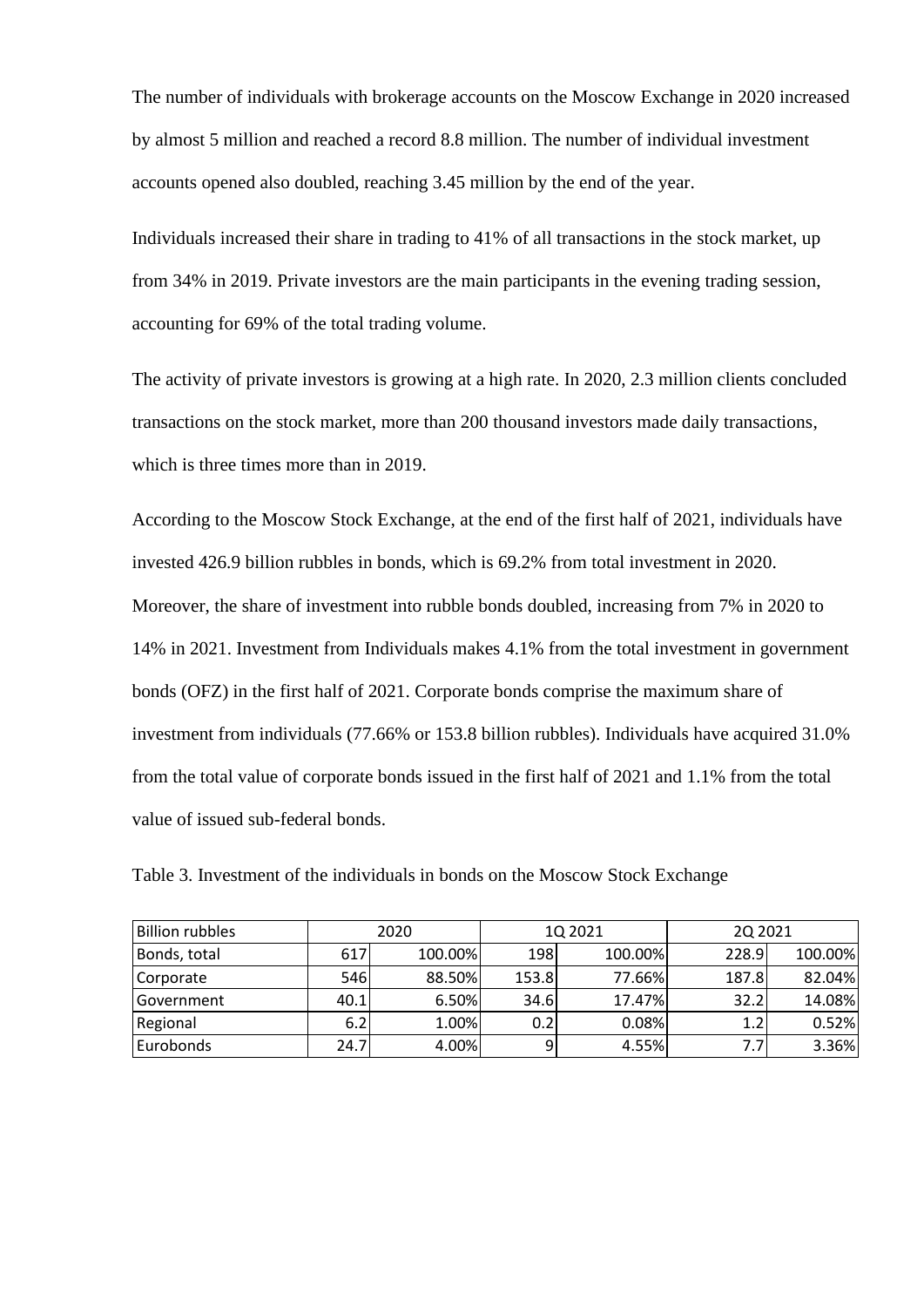Figure 4. Amount and structure of individual investment in bonds on the Moscow Stock Exchange in the first half of 2021



According to Moscow Stock Exchange, the percentage of individuals' investment in bonds to the total deal value on the secondary market changed from the minimum 14% in April 2021 to the maximum 17.6% in May 2021. In the first half of 2021, the average percentage amounted to 15.7%, which is by 2.7% more than the 13% for the whole 2020.

Figure 5. The percentage of individuals in the secondary market value of bonds trading at MOEX

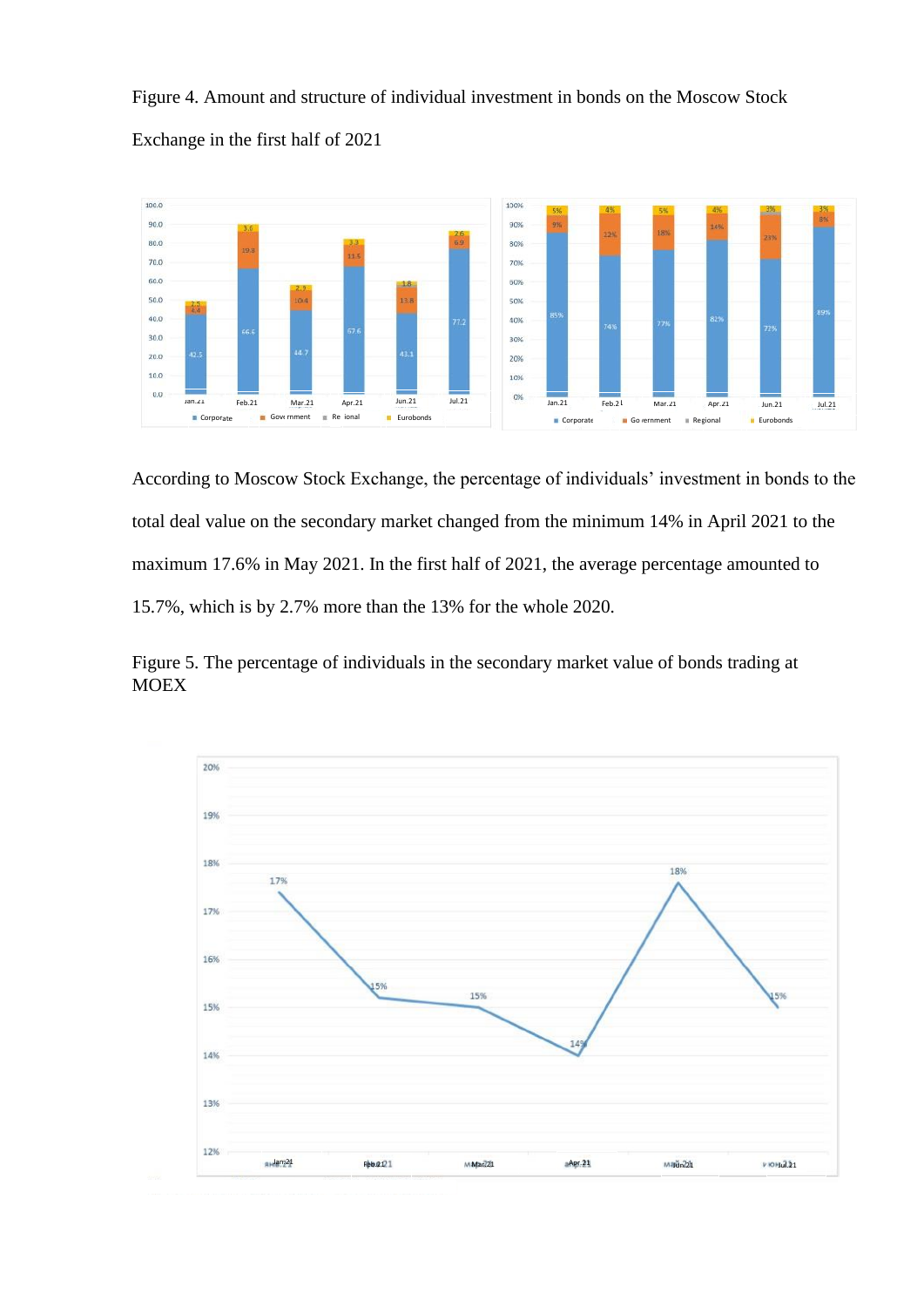As the individuals enter the stock market, they tend to start investing with an asset with the closest risk to the bank deposit, which is usually bonds. Government bonds have the lowest risk; therefore, they become the first tool for the most investors-beginners. It was evident from the horizontal analysis of the investment portfolios of individuals and is demonstrated on the Figure 6.



Figure 6. Dynamics of securities of individuals in accounts with depositories at assessed value (trillion rubles)

The major part of the individual's portfolio were securities, with government bonds taking the largest share. However, as the time progressed, the portfolio became more diverse and equities became more prevalent. It might be possible that after trying investing in lower-risk assets, individuals were continuing seeking higher returns and started exploring riskier assets like equities.

It is worth noting that there is a high positive correlation between the percentage of active broker clients and complains on the professional market participants (0.87). It might be possible that individual investors are relatively inexperienced and encounter difficulties on the market and report them to the CBR. It could be one of the indicators that individuals require protection and guidance by the CBR.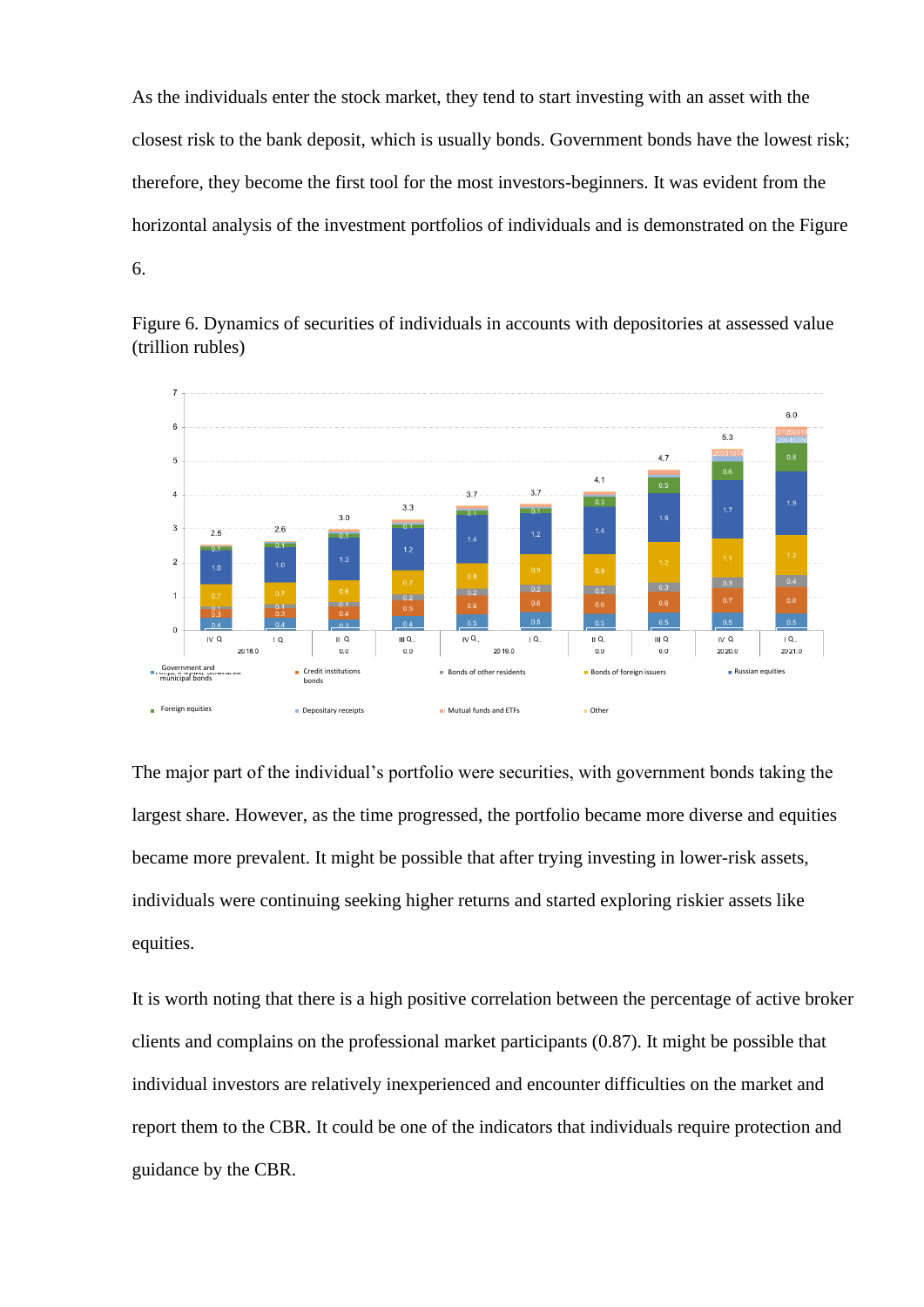The entry of retail investors into the stock market with the development of remote service channels is accompanied by an increase in citizens' investments in foreign securities. In 2020, this trend has especially intensified. From the beginning of 2020 to the beginning of June 2021, investments in shares of non-residents increased by 8.4 times (up to 866 billion rubles), and in bonds - by 1.6 times (up to 646 billion rubles).

Although investments in securities of Russian issuers still account for the bulk of investments in the portfolios of citizens (82% at the beginning of June 2021), the dynamic growth of investments in foreign securities requires constant monitoring in order to limit risks to both financial stability and well-being citizens.

Along with the widespread use of remote service formats and digital financial services, illegal activities in the financial market through online channels have intensified. Citizens without sufficient knowledge and experience become more vulnerable to fraud. Under these conditions, the number of entities identified by the Bank of Russia with signs of illegal activity is growing (more than 1.5 thousand in 2020). More than half of them carried out illegal lending. The other two most prominent groups are illegal forex dealers (25.5%) and pyramid schemes (14.3%).

The growth in the number of private investors on Russian stock exchanges gives rise to an increase in the supply of dubious and low-quality investment recommendations, advice on the Internet, social networks, instant messengers. Moreover, anonymous sources can deliberately manipulate the behavior of investors, and transactions based on such recommendations may not always be legal. In particular, within the framework of constant monitoring of organized trading, the Situation Center of the Bank of Russia has already identified coordination and attempts to involve private investors in unfair practices in exchange trading through popular messengers. Changing the formats of illegal activity also requires a corresponding improvement in methods of combating it, as well as an increase in the level of knowledge of citizens about the peculiarities of purchasing financial products through online channels and the ability to distinguish between legal and illegal activities.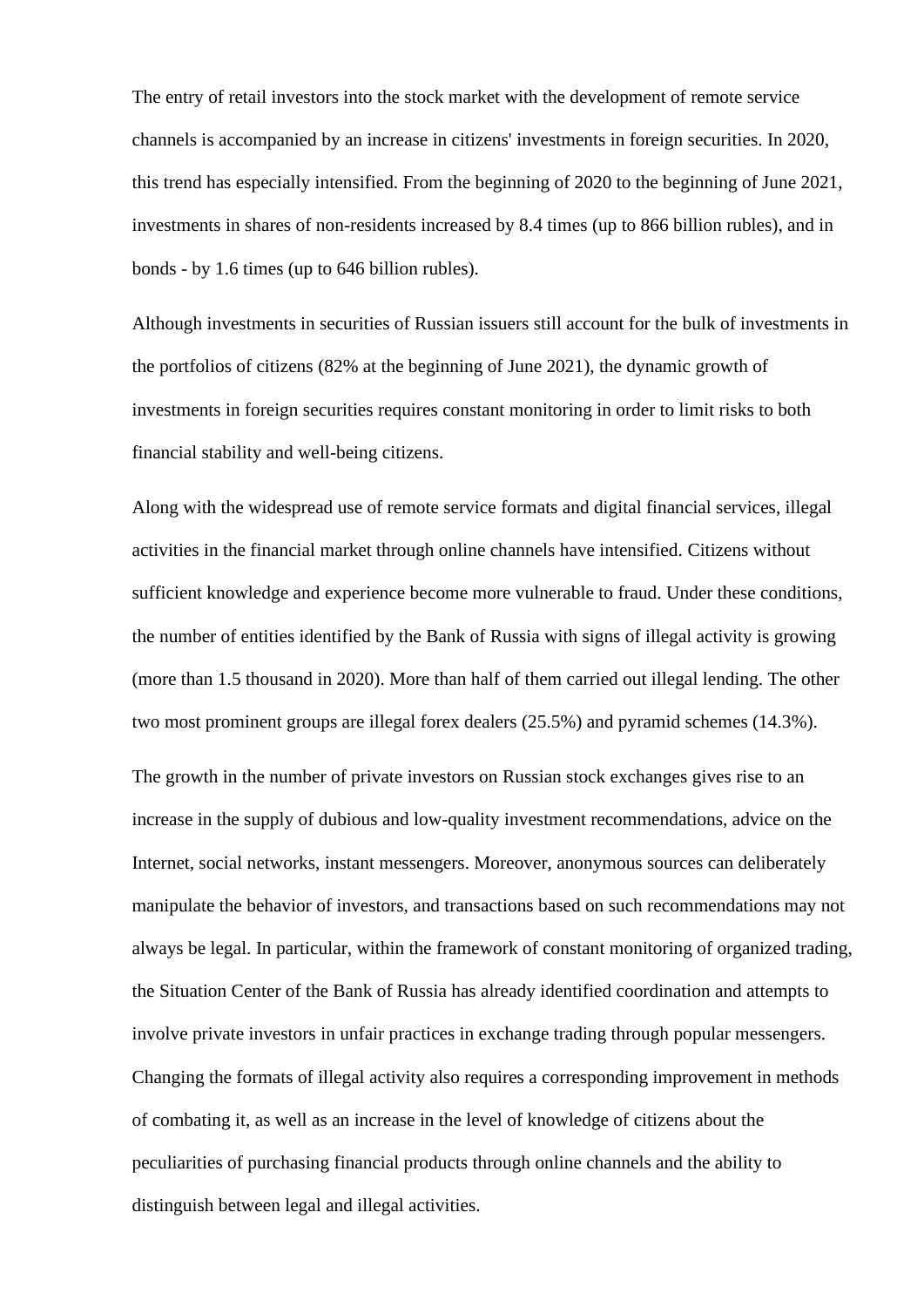## **Conclusion and Implications**

The Central Bank of Russia has detected limited investment on the stock market due to the people's uncertainty in the economic stability in Russia caused by high and difficult-to-predict inflation rates. To stabilize the economy and improve the economic expectations, CBR started targeting the inflation in 2014 by changing the key rate under they lend the corporate banks money.

Lower key rates prompted banks to lower their deposit rates, which were the main tool of individuals for preserving their savings from inflation. However, this study shows that as the deposits became less attractive, individuals started seeking higher returns and entered the stock market. People started investing in the government bonds because this type of asset has the least risk and is the next safest alternative on the stock market after bank deposits. Lower market rates made individuals seek higher returns in riskier assets and pushed them out of the bank deposits to the stock market.

As the time progressed and individuals became more confident on the stock market, they started exploring riskier assets. Likewise, high yield bonds became very popular in Russia. People increased investment in equities and mutual funds. ETFs and Russian analogs appeared for the first time on the Russian stock market. Currently, in Russia, the use of brokerage services prevails over trust management. At the end of 2020, client funds in brokerage services accounted for about 90% of the total portfolio in brokerage accounts and in trust. In developed market countries, including the United States, the situation is reversed.

As a result of the increased trading interest from individuals, Moscow Stock Exchange (MOEX) prolonged the daily trading hours. To meet the increased interest in private investment, large banks in Russia like Sberbank, VTB, Tinkoff, etc. and developed mobile application for easier and more available trading. People no longer need to call brokers or visit banks in person. They could use their smartphones.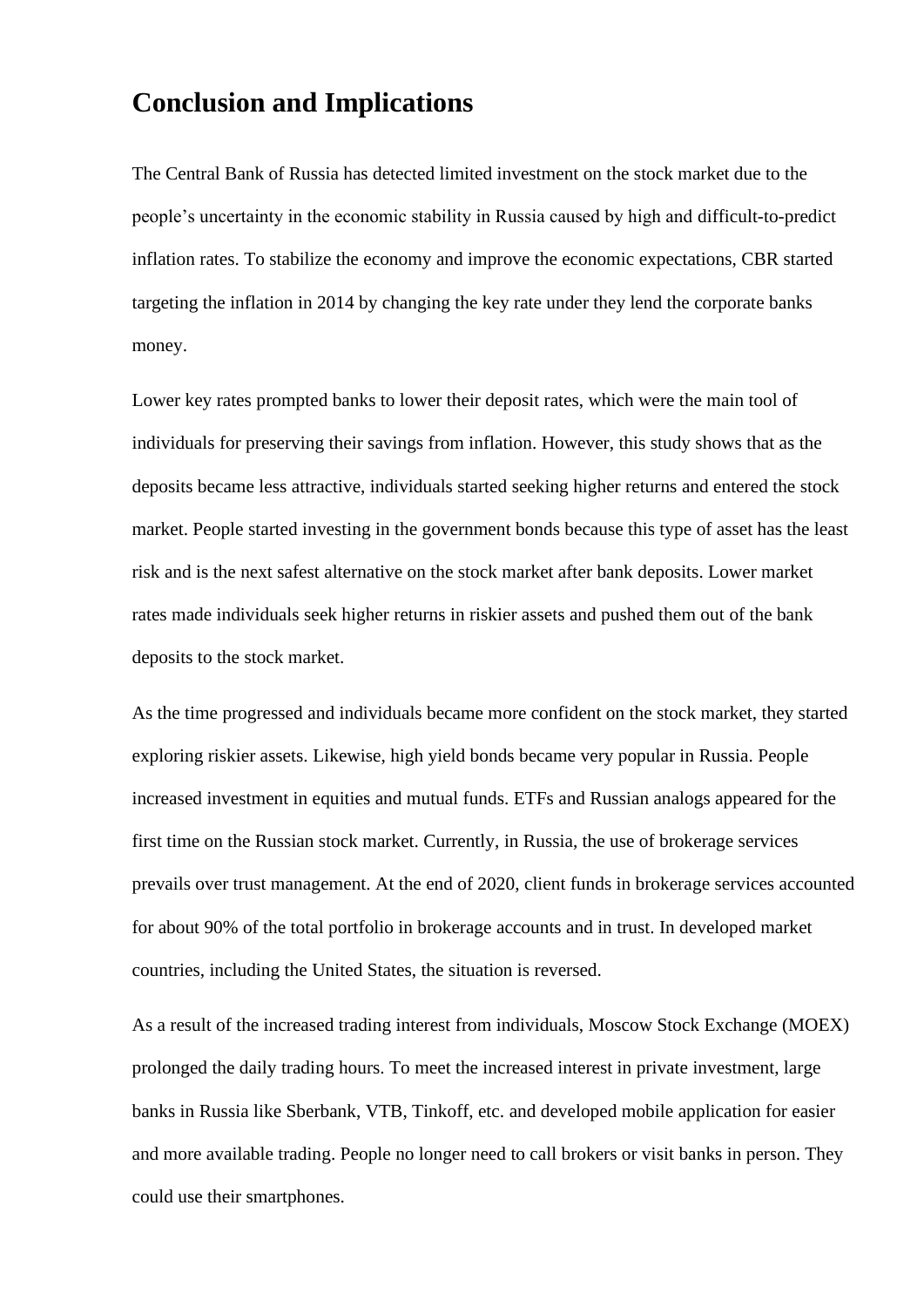However, new individual investors may bring additional market volatility risk. The amount of investment in bonds coming from individuals became significant (41% in 2021) and now people can significantly impart the market. On the other hand, new investors are unexperienced; therefore, they might make irrational investment decisions and unexpectedly influence the market. This way, it is important to observe and understand the investment patterns of the individuals to know how to regulate or protect different stock market participants.

Growing individual investment shows both positive and negative perspectives; therefore, requires further investigation. As a result of increased interest in individual investment from people who are not significantly financially literate, increases the risk of misseling. Misseling is the new financial scheme to trick buyers into buying something different from what previously was agreed upon or following a different contract. The individual investment trend attracts more scammers to the market and requires professional market participants to be more careful and protective of individuals.

One more negative outcome for the investors could be their potential big financial loss. Individuals not being financial literate enough and seeking high returns might overlook the increased risks of investment and lose substantial amount of money. This negative memory might prompt them to leave the market and never come back. As supporting the individual investment is one of the important development strategies for the Russian economy, the CBR will attempt to protect private investors from leaving the market. Therefore, it is important to study their behavior and know what tools or regulations might prevent them from receiving challenging financial experience.

In order to protect the retail investor, a law has been passed and the relevant SRO standards are being developed, which will introduce, from October 1, 2021, a testing procedure for unqualified investors when they purchase complex financial products. testing of unqualified investors, which will solve several problems: it will enable the client to assess his own readiness to purchase complex investment instruments, create incentives and guidelines for increasing investment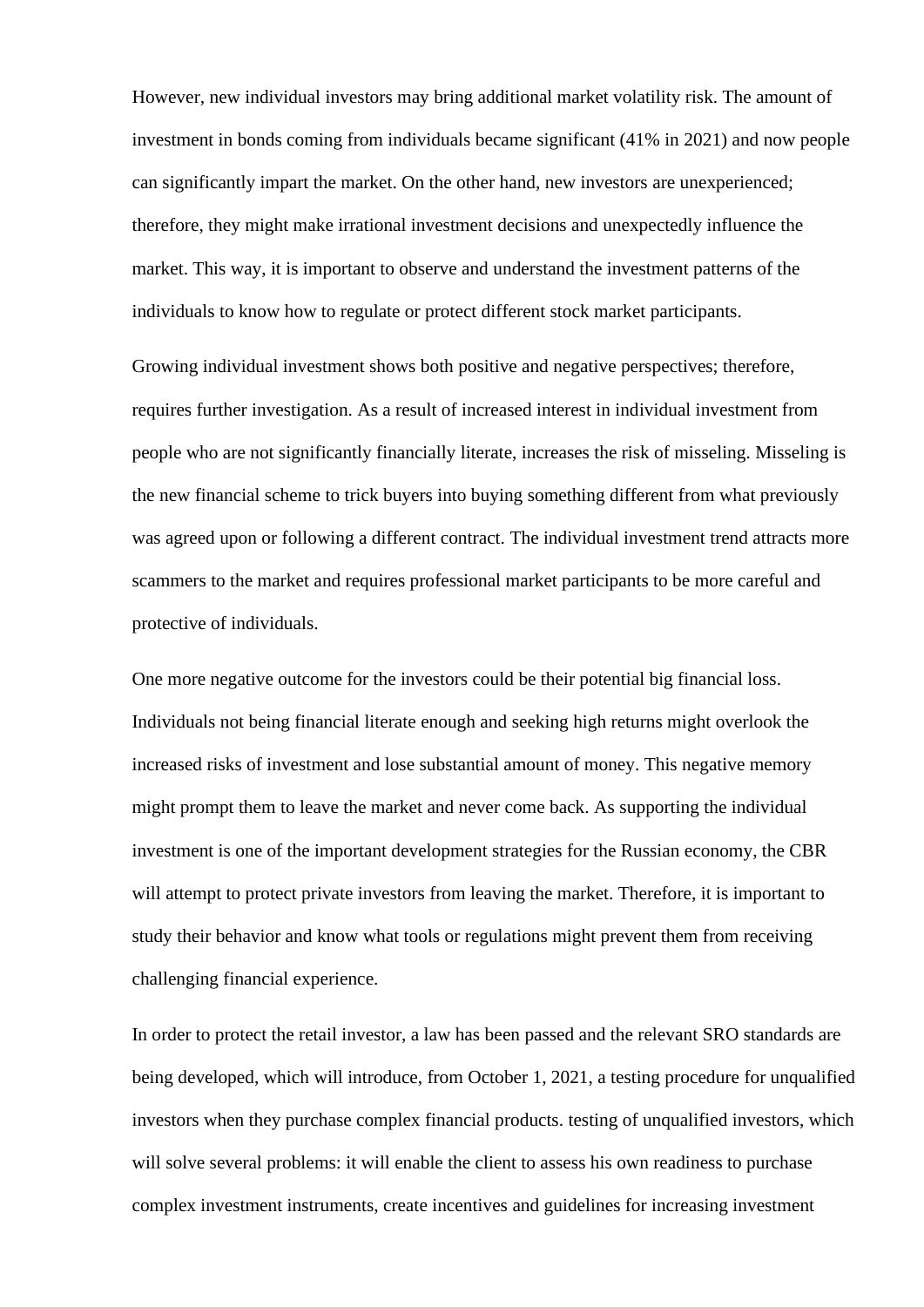literacy, and also allow financial intermediaries to obtain additional information about the client and warn him against making transactions with increased risk.

The Bank of Russia seeks to form basic investment attitudes among the population that can solve the problem of obviously erroneous investment decisions. For citizens who are ready to spend their time on the acquisition of investment knowledge, the website "Financial Culture" (fincult.info) is supported. This resource provides guidance on how to choose financial instruments based on the investment goals, how to choose a financial intermediary / provider, use the services of financial platforms (marketplaces), how to choose the right investment strategy, how to avoid fraud in the financial market. In order to educate the population, the Strategy for Improving Financial Literacy in the Russian Federation for 2017–2023 was adopted (approved by the Order of the Government of the Russian Federation dated September 25, 2017 No. 2039 r "On Approval of the Strategy for Improving Financial Literacy in the Russian Federation for 2017–2023"9).

Improving the quality of informing and consulting citizens on the part of financial institutions, as well as the formation of basic attitudes and the promotion of knowledge on investment literacy will create conditions for unskilled investors to choose less risky forms of entry to the capital market for them: trust management and passive investment strategies.

On the other hand, it is possible that private investors gaining investment experience might realize the difficulty of active investment and might switch to the passive one instead. In the following years, it is possible that such options as ETFs, Russian analogs of them, mutual funds, and asset management services will become more popular. Markets that have had a longer history of individual investments are currently experiencing the majority of private investment in

<sup>9</sup>GOVERNMENT OF THE RUSSIAN FEDERATION R A S P O R Y G E N I E dated September 25, 2017 No. 2039-r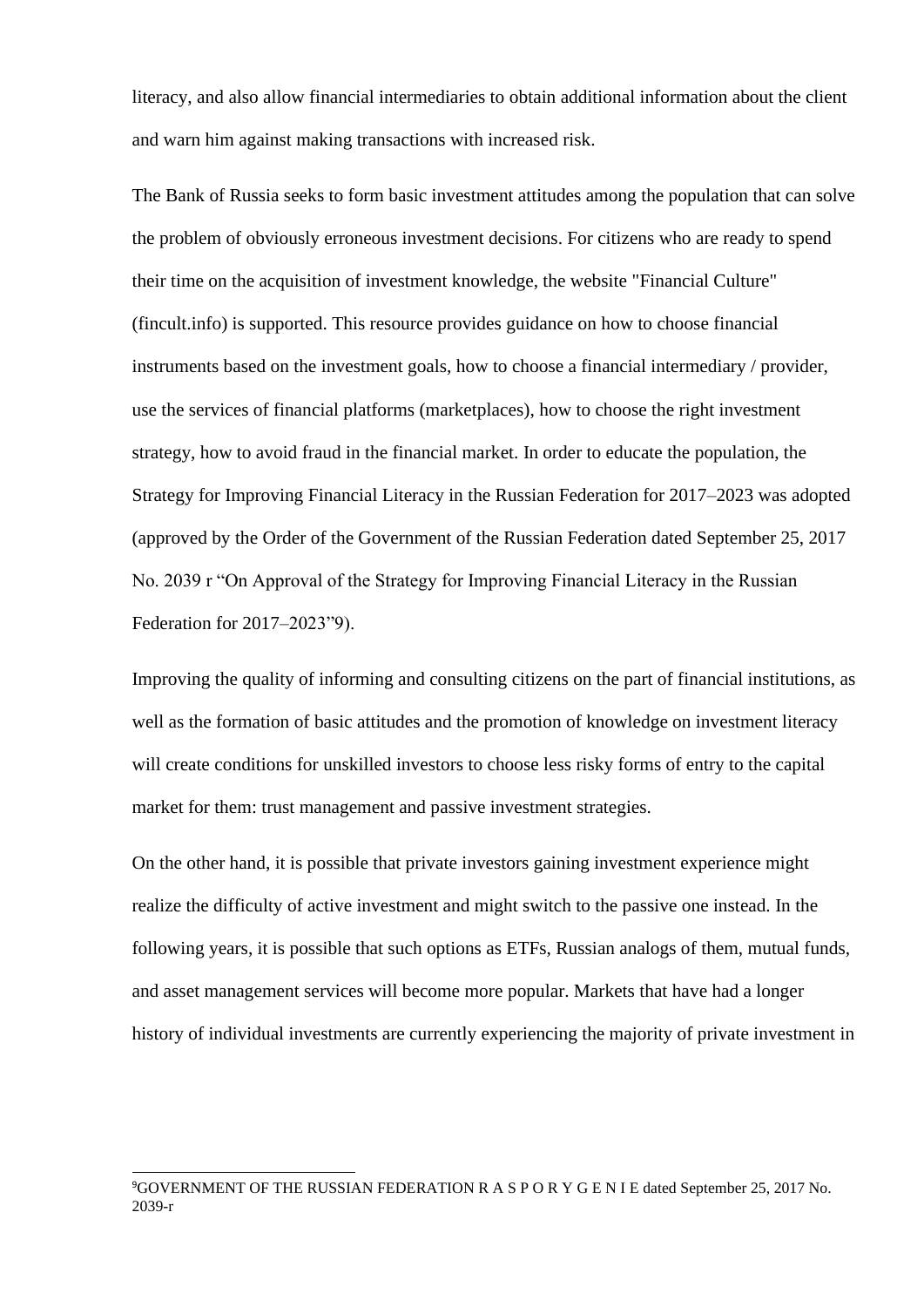passive options, such as the United States, for example. As a developing economy, Russian markets are yet to follow that path and experience it in the future.

Moreover, as the individual investment is becoming more attractive with every year, it brings new investors to the market. Although the participation of individuals on the stock market is relative small compared to the one in the developed economies, Russian stock market continues to grow.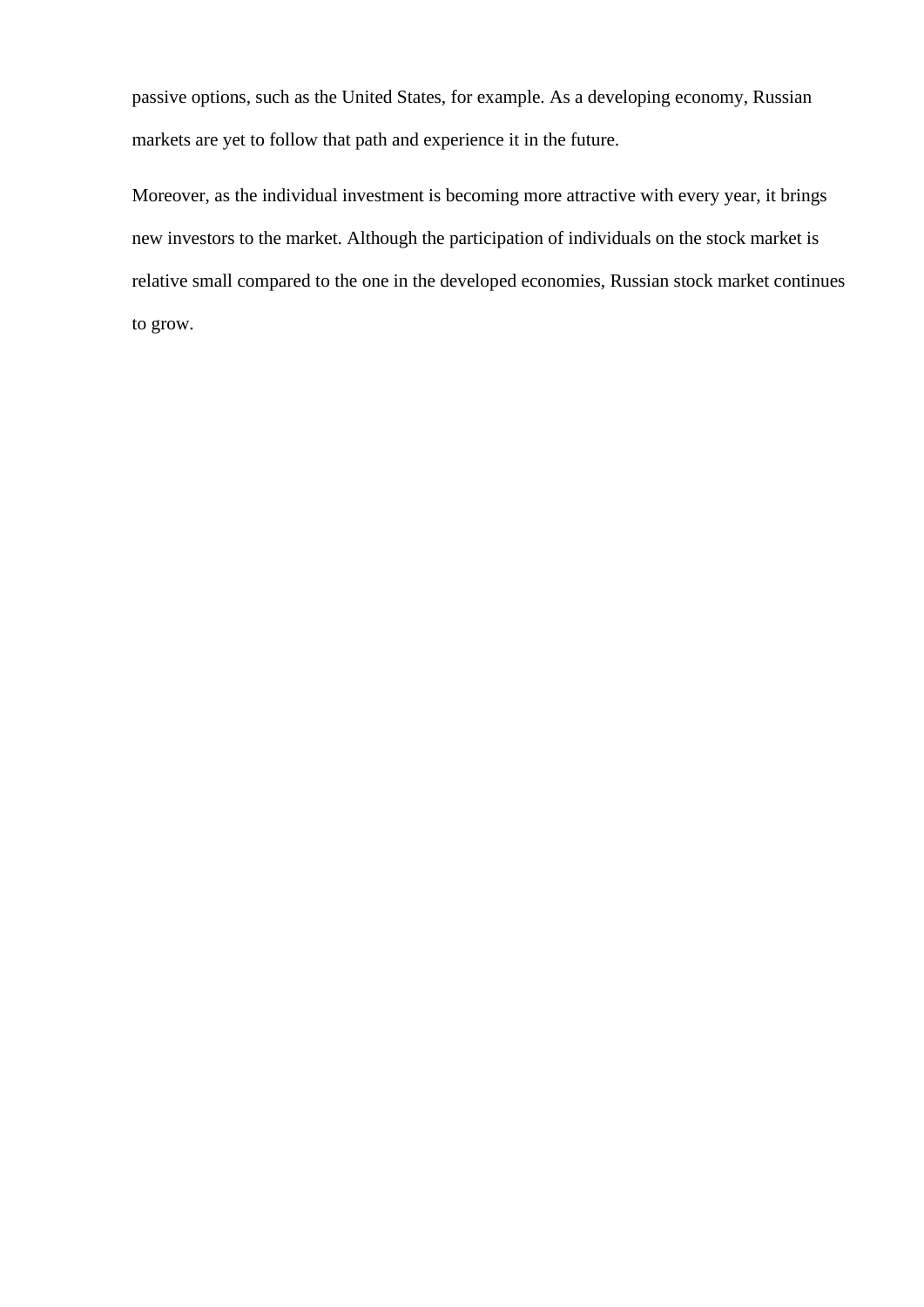# **Bibliography**

1. *THE MAIN DIRECTIONS OF THE RUSSIAN FINANCIAL MARKET DEVELOPMENT IN 2022 AND 2023 AND 2024 PERIOD Project for the public discussion from 23.07.2021*, Moscow 2021

[http://www.cbr.ru/Content/Document/File/124658/onrfr\\_project.pdf](http://www.cbr.ru/Content/Document/File/124658/onrfr_project.pdf)

2. *Strategy on the advancement of financial literacy in the Russian Federation for 2017- 2023 years (approved by the order of the Government of the Russian Federation dated September 25, 2017 No. 2039 r "On approval of the Strategy for improving financial literacy in the Russian Federation for 2017–2023").*, Moscow 2017

[http://www.cbr.ru/content/document/file/59796/inf\\_note\\_dec\\_2718.pdf](http://www.cbr.ru/content/document/file/59796/inf_note_dec_2718.pdf)

- 3. "Goals and principles of the monetary policy" Central Bank of Russia [https://www.cbr.ru/dkp/objective\\_and\\_principles/](https://www.cbr.ru/dkp/objective_and_principles/)
- 4. "Key Rate of Bank of Russia" Central Bank of Russia [https://www.cbr.ru/hd\\_base/KeyRate/](https://www.cbr.ru/hd_base/KeyRate/)
- 5. "Statement by the Governor of the Bank of Russia E.S. Nabiullina following the meeting of the Board of Directors on September 12, 2014" Central Bank of Russia, September 2014

<https://www.cbr.ru/press/event/?id=5208>

6. "Lecture by the Governor of the Bank of Russia Elvira Nabiullina. IMF conference in Washington" Central Bank of Russia, September 2018

<http://www.cbr.ru/press/event/?id=5227>

- 7. "Information on the labour market of Russia" Mintrud Rossii, December 2019 <https://mintrud.gov.ru/ministry/programms/inform/1>
- 8. "Passive investing automatically tracking indexes now controls nearly half the US stock market" CNBC, March 2019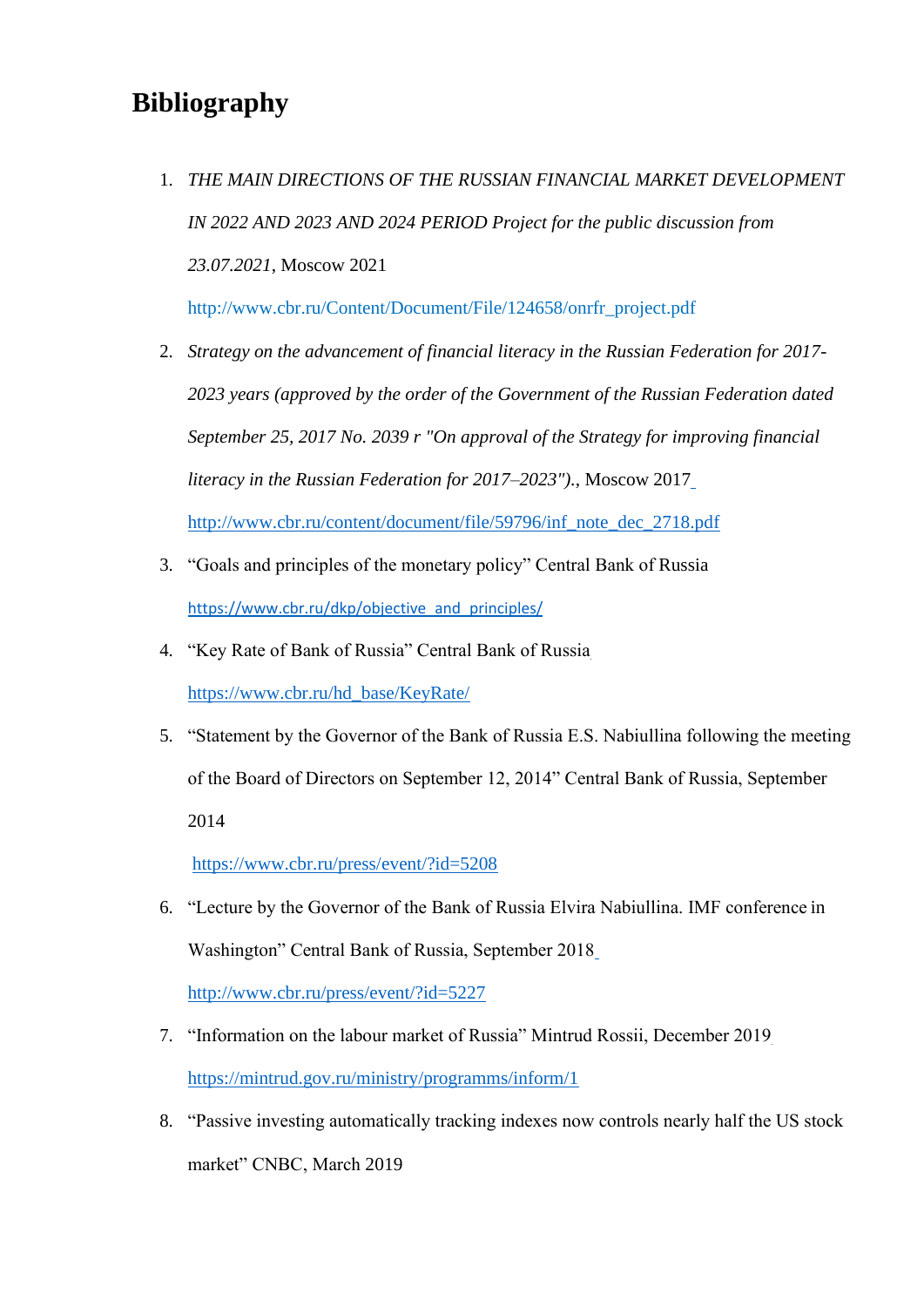[https://www.cnbc.com/2019/03/19/passive-investing-now-controls-nearly-half-the-us](https://www.cnbc.com/2019/03/19/passive-investing-now-controls-nearly-half-the-us-stock-market.html)[stock-market.html](https://www.cnbc.com/2019/03/19/passive-investing-now-controls-nearly-half-the-us-stock-market.html)

9. *Russia's economic recovery gathers pace Russia Economic Report 45,* May 2021, World Bank

[https://openknowledge.worldbank.org/bitstream/handle/10986/35653/Russia-Economic-](https://openknowledge.worldbank.org/bitstream/handle/10986/35653/Russia-Economic-Report-Russia-s-Economic-Recovery-Gathers-Pace-Special-Focus-on-Cost-Effective-Safety-Nets.pdf?sequence=7)[Report-Russia-s-Economic-Recovery-Gathers-Pace-Special-Focus-on-Cost-Effective-](https://openknowledge.worldbank.org/bitstream/handle/10986/35653/Russia-Economic-Report-Russia-s-Economic-Recovery-Gathers-Pace-Special-Focus-on-Cost-Effective-Safety-Nets.pdf?sequence=7)[Safety-Nets.pdf?sequence=7](https://openknowledge.worldbank.org/bitstream/handle/10986/35653/Russia-Economic-Report-Russia-s-Economic-Recovery-Gathers-Pace-Special-Focus-on-Cost-Effective-Safety-Nets.pdf?sequence=7)

- 10. *OVERVIEW of key indicators professional participants securities market, Information and analytical material 2018 year,* January 2019, Central Bank of Russia
- 11. *REPORT NAUFOR "Current state of the Russian stock market and the main directions of its development,"* March 2021, NAUFOR
- 12. *Budgetary policy: new turn, Macroeconomic Analysis|Russia,* June 2021, Expert Rating Agency
- 13. *II quarter of 2020 OVERVIEW OF KEY INDICATORS PROFESSIONAL*  PARTICIPANTS SECURITIES MARKET Information and analytical material, July 2020, Central Bank of Russia
- *14. GOVERNMENT OF THE RUSSIAN FEDERATION R A S P O R Y G E N I E dated September 25, 2017 No. 2039-r*
- *15. The Bank of Russia cuts the key rate by 25 bp to 4.25% p.a., Central Bank of Russia* [https://www.cbr.ru/eng/press/pr/?file=24072020\\_133000Key\\_eng.htm](https://www.cbr.ru/eng/press/pr/?file=24072020_133000Key_eng.htm)
- 16. *MAIN DIRECTIONS FINANCIAL MARKET DEVELOPMENT RUSSIAN FEDERATION FOR 2022 AND PERIOD 2023 AND 2024 Draft for public comment 07/23/2021 Moscow 202,* July 2021, Central Bank of Russia
- *17. Taxation of interest on bank deposits in Russia and income from debt securities, Ernst&Young*